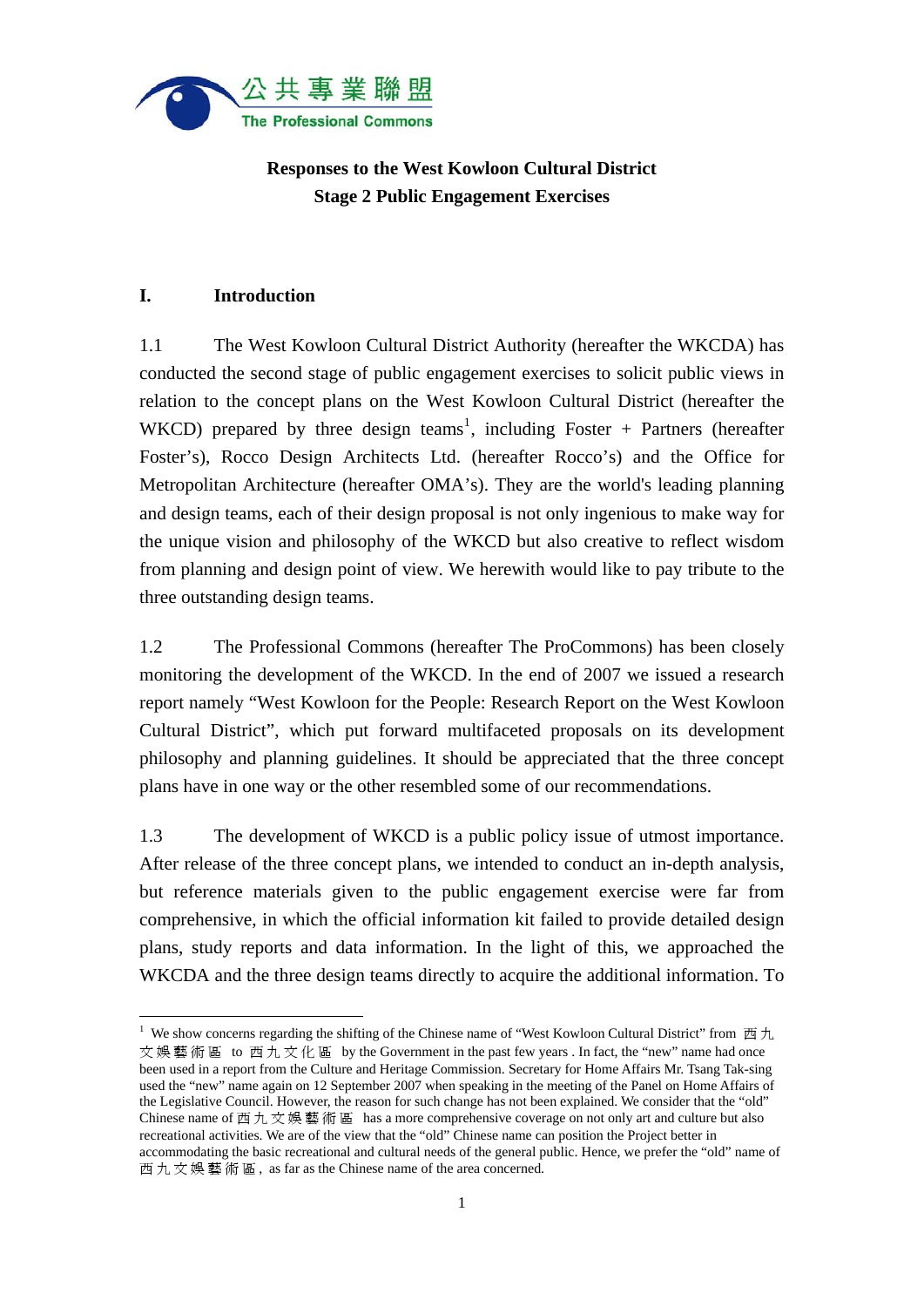

respond, all three design teams stressed that they were willing to give out more information but it was all withhold under WKCDA's review, therefore failing to get its consent. It is obvious that **the WKCDA denied the public's right to know so their "response" can only rely on limited information and therefore not an informed one.** 

1.4 In order to offer each team a chance to present their proposal, the ProCommons hosted three seminars between October and November in 2010. Upon our invitation, all three teams responded positively and had an open communication with participants therein. Each of them made full use of the three-hour session to present their cases, but as expected only information of limited scope has been given away in comparison with their long-range research. On the other hand, the unique characteristics of their designs have also been regarded as an obstacle for the public to grasp the whole picture of each design, therefore detailed comparisons amongst them. Notwithstanding that the platform we provided could help understand more about the planning strategies of the three design teams, it was not as anticipated in soliciting sufficient information for in-depth analysis.

1.5 In the course of evaluation and assessment, we tried to keep our attitude as professional as we could to deal with evidences we had gathered. To get rid of possible bias arising from inequality of information amongst the three concept plans, comparison we made was largely based on publicity materials delivered by the three design teams under the strict guideline of the WKCDA. As far as we are concerned, WKCDA's control on information flow had been so anti-intellectual that constructive assessments and responses were seriously hampered. Without any easy access to authoritative information, errors and omissions concerning the information quoted in this paper would be inevitable. We deeply regret the blockade of information and deliberate misinformation that result in information asymmetry and subsequently wastage of massive resources by our civil society to collect even general facts. To this end, the WKCDA should be held responsible to all data misinterpretations stemmed from its inadequate supply of information.

1.6 It should also be added that **the three world-class designs are of highly stimulating and valuable significance to local professionals, as far as their well-researched thoughts on local planning and design are concerned. Since the Government had acquired the copyright of these concept designs, they became public property and the Government should have them released for public uses and references.**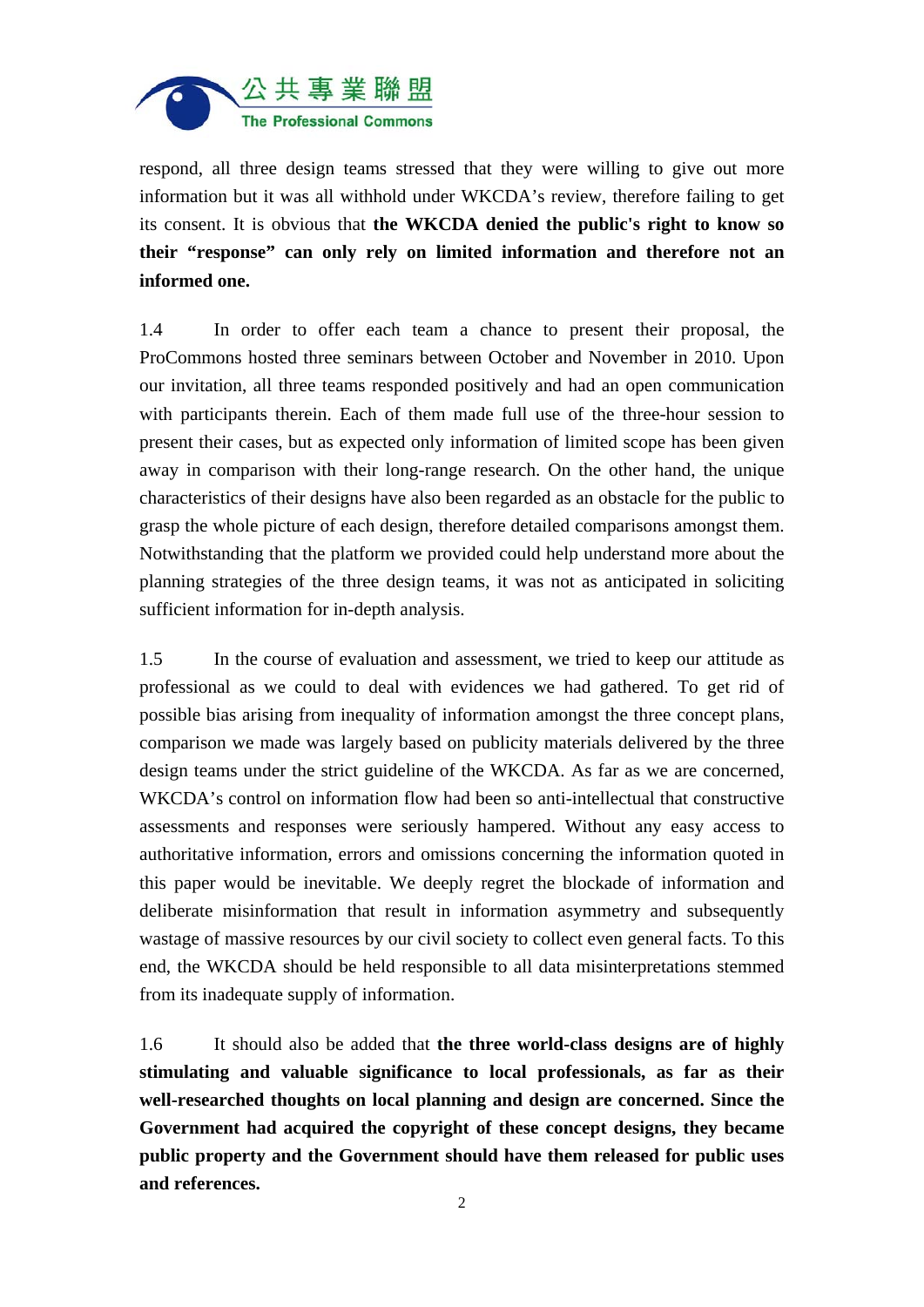

1.7 This paper aims to grasp this last chance to provide the WKCDA with feasible recommendations in a hope that the WKCD brings as much benefit as it could to individual citizens, and then facilitates the development of local art, culture and creative industries. Despite this, the ProCommons would not pre-empt WKCDA from making the choice on its behalf but would assist on exploring the merits of various options instead. As some assessment criteria, four areas are suggested as follows:

- Ways to implement the design guidelines as outlined in the tender notices;
- Whether to conform to the ideal planning conditions as suggested by the ProCommons;
- Uniqueness of concepts concerning each of the concept plans; and also
- Views collected from the Stage 1 Public Engagement Exercises. $<sup>2</sup>$ </sup>

<sup>&</sup>lt;sup>2</sup> See Public Policy Research Institute, The Hong Kong Polytechnic University, "Report on the Analysis of Views for the Stage 1 Public Engagement Exercise for the West Kowloon Cultural District," March 2010.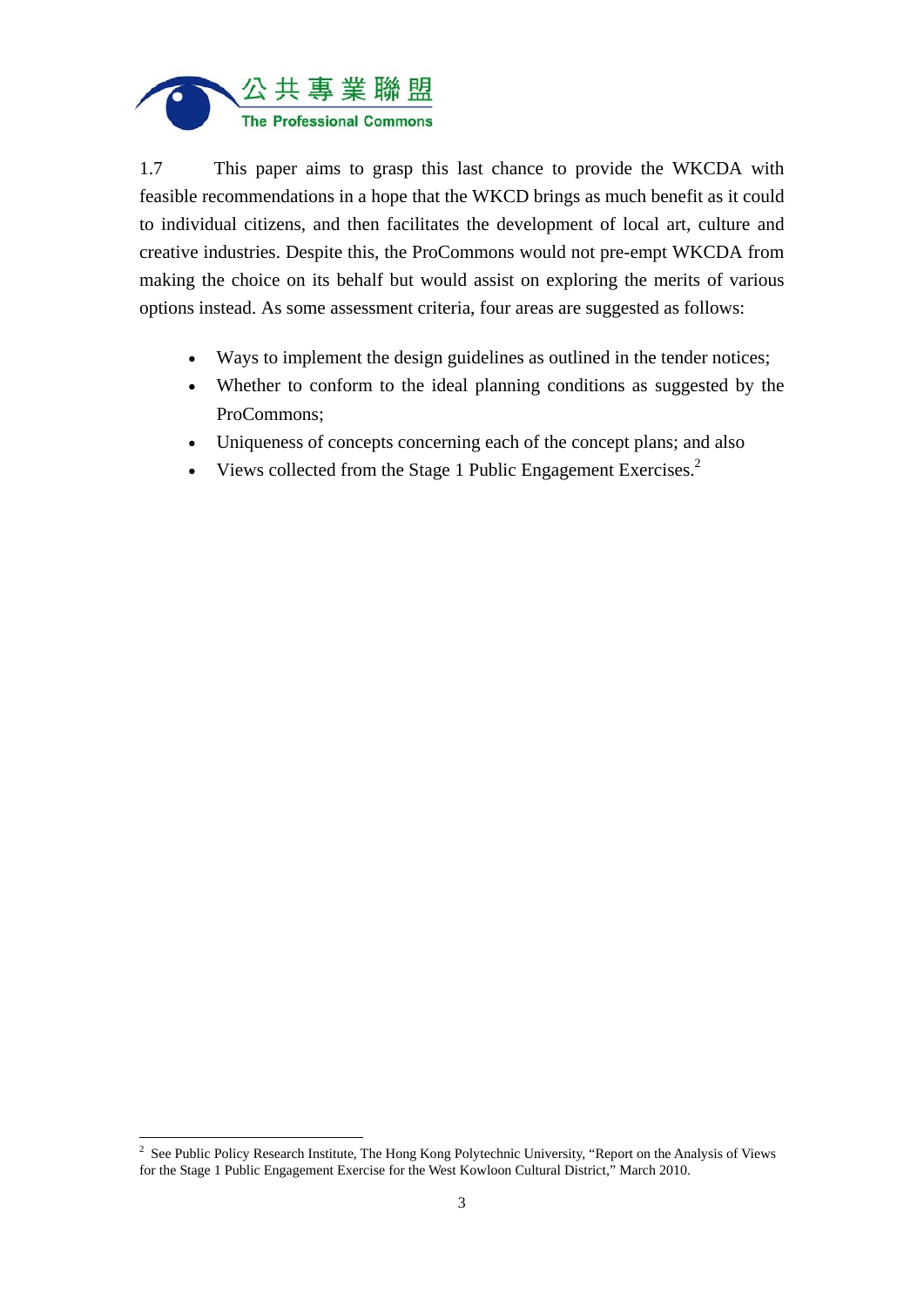

## **II. Government's hidden agenda**

2.1 Probably as a PR strategy to tone down the development of the WKCD as a property project, the planning of commercial and residential properties had been sidelined in community discussion on various WKCD concept plans. As highlighted, the core idea of the WKCD is that world-class art and cultural facilities have to be built to host top international arts and cultural activities so as to boost economic development and image of Hong Kong as an Asia World City. It is also important that self-financing has been one of the major guidelines in the WKCD's development. As revealed by government's mindset, economic contribution and financial sustainability of the WKCD appear to be more important than development of local art and cultural, in which the former has become the most important criterion of selection. In order not to be misled, members of the public should monitor the issue more closely. Having said all these, two hidden but overriding agendas have been established by the Government in the evaluation process. Details are shown as follows.

#### **A. Linkage between the WKCD and the Central Business District**

2.2.1 The idea to develop another Central Business District (hereafter the CBD) in West Kowloon became very clear by the end of last year, as far as its specific landscape is concerned. On 9 November 2009, it was indicated by Secretary for Development Carrie Lam in the Legislative Council Subcommittee on Harbourfront Planning that "the West Kowloon development possess the potential for another high-quality commercial area, the relevant authorities are redrawing the land use pattern in order to provide more office space in West Kowloon, so that the total supply of the floor area for business purposes will increase to 500 000 square meters (about five million square feet) "3.

2.2.2 In accordance with the established financial arrangements, the land premium generated from commercial land is expected to account for about one-eighth of WKCD's overall revenue, which is not high in particular.<sup>4</sup> Despite this, the evaluation does not rule out the fact that property value will be on the continued rise in the future. As inferred by current property prices, the estimated value of

<sup>&</sup>lt;sup>3</sup> Minutes of the Sixth Meeting of the Subcommittee on Harbourfront Planning of the Legislative Council, 9 November 2009, Appendix, page 1.

<sup>4</sup> Estimated land Revenue Based on Recommended Financing Option and Measures in Chapters 5 and 6, The Report to the Consultative Committee submitted by the Financial Matters Advisory Group, May 2007, Annex 9.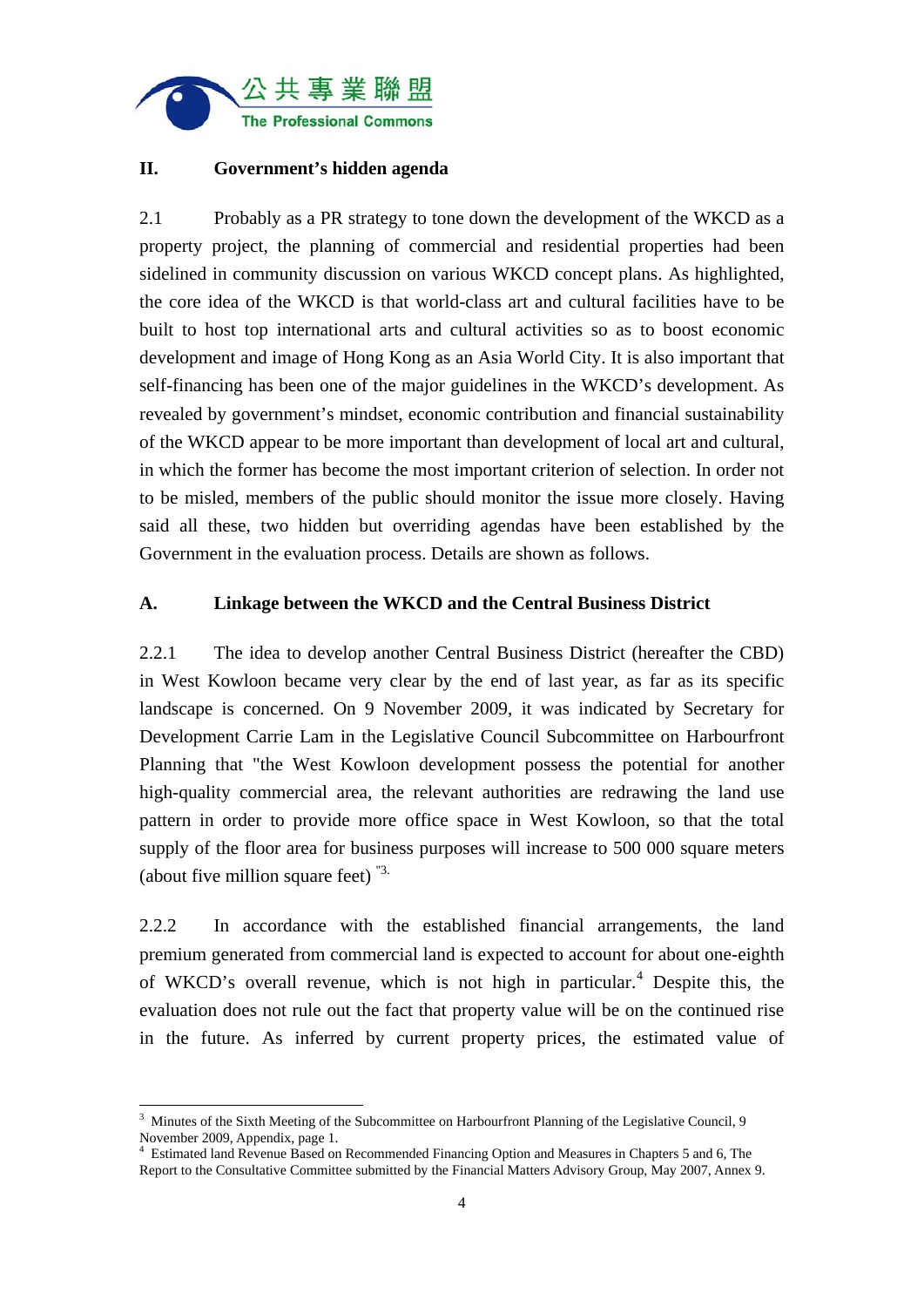

commercial land in the WKCD had already been doubled<sup>5.</sup> It was also reported in local newspapers that the International Commerce Centre (ICC) and the WKCD would provide Grade A office spaces of about 2.49 million and 1.16 million square feet respectively;<sup>6</sup> the West Kowloon Terminus of the Guangzhou-Shenzhen-Hong Kong Express Rail Link (hereafter XRL Terminus) would also provide an additional 2.85 million square feet of office space<sup>7</sup>, while another site on top of the MTR Austin Station were sold to developers for their construction of residential properties. Thus, it can be seen that the WKCD would account for one-fifth of all office spaces of this future CBD, therefore of crucial importance to its development**. Therefore, as far as the commercial land in the WKCD is concerned, its capacity in revenue generation is less important in comparison with its provision of adequate office space for the development of the future CBD in West Kowloon. As reiterated, this must be in violation of government's policy objective if any of the three concept plans tries to jeopardize the future supply of Grade A office spaces. Nevertheless, we are of the view that the decision to be made by the WKCDA should instead hinge on the wellbeing of the District.**

2.2.3 Foster's idea adopted a vertical mixed-mode within a building that consists of spaces for commercial, residential and cultural purposes. The design does not meet those standards as a Grade A office building, particularly complex estate management that would result in difficulties in ownership title and trading accordingly. In addition, the incorporation of office spaces into art and culture purposes might affect the market positioning of these flats, then reduction of Grade A office supply eventually. Financial capability of the art groups in term of rental payment has been another issue of concern.

2.2.4 Under Rocco's interpretation, office spaces are "workspace", 70% of which will be for cultural and art workers, art groups and creative industries. Such strategy tries to allocate more land for "other arts and cultural facilities" purpose but will

<sup>&</sup>lt;sup>5</sup> Based upon the valuation projections of the West Kowloon Terminus of the neighboring Shenzhen-Hong Kong Express Rail Link, the valuation price per square foot of office space in the West Kowloon Cultural District would be on the range of HK\$4,000 to 10,000, it is estimated to be worth a total of HK\$4.6 billion to HK\$11.6 billion. Managing Director of Savills Valuation and Professional Services (Greater China) Charles CK Chan, the Executive Director Knight Frank Mr Tony Chan, and surveyor Chan Tong Ngok estimated that the prices per square foot of the commercial properties on the rooftop of the Guangzhou-Shenzhen-Hong Kong West Kowloon Terminus to be of HK\$4,000, HK\$6,000 and between HK\$8,000 to HK\$10,000 respectively. See〈高鐵總站上蓋擬建三幢商廈〉, *Hong Kong Economic Journal*, 10 February 2010, p.9; and 〈高鐵總站商廈 建「方包」地標〉, *Sing Tao Daily*, 10 February 2010, p. A2.

<sup>6</sup> 〈西九擬打造新中環 600 萬呎甲級寫字樓建核心商業區〉, *Ming Pao*, 10 November 2009, p. A10. 7 〈高鐵西九總部上蓋擬建 <sup>3</sup> 商廈〉, *Hong Kong Daily News*, 10 February 2010, p. B8.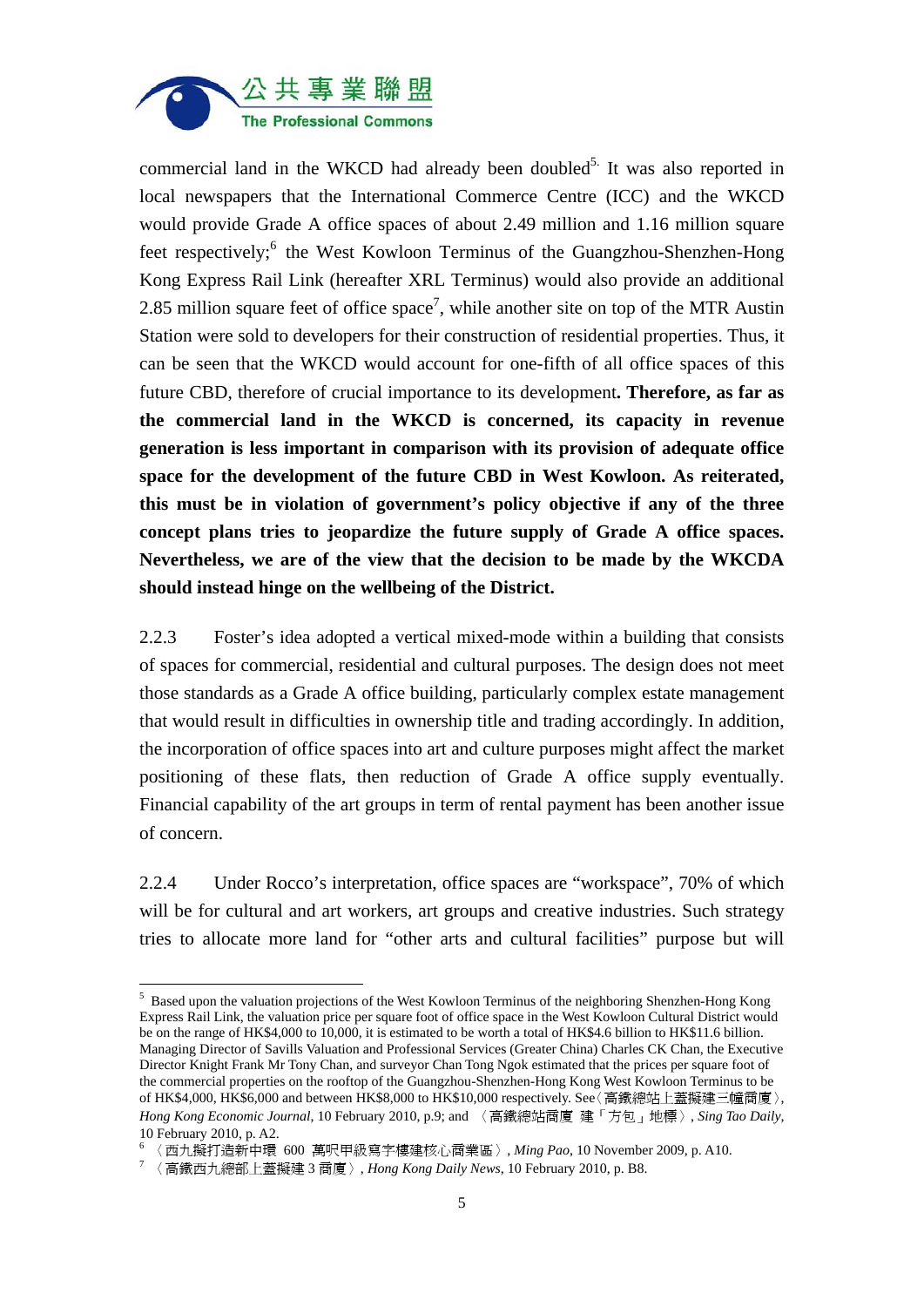

deviate government's guideline plan from ensuring adequate supply of office spaces. Despite this, from another point of view, Rocco's design is not without a smattering of merit. Its City Link would be in the north of the WKCD that is adjacent to the Elements shopping centre and is separated from the Cultural Core and the Art Venue that would run from east to west. The design would not undermine the vision of developing a CBD in West Kowloon, as long as land in the north is for the construction of Grade A offices. If such an overhaul actualizes, the strategy of using commercial land to support local art and cultural development plan will never get accomplished.

2.2.5 In analogy with OMA's, Rocco's design comprised a street market in the Middle Village area that would be adjacent to the Elements shopping centre as well as terraces of buildings in the north. In the middle, there would be a green patch that connects east and west, while Recreation, Dining and Entertainment (RDE) facilities would be situated in the south. Therefore, even if these terraces of buildings have to be developed into Grade A offices, development of cultural elements in the WKCD will not be necessarily undermined. It is because land for local art organizations and creative industries would be released through reduction of Core Arts and Cultural Facilities (CACFs) in Rocco's design.

2.2.6 As reiterated, the three designs appear to ignore the interrelationships between the WKCD and the prospective CBD in its vicinity, in which both sides of the central square are to be crammed with CACFs. Only OMA's plan suggested putting some RDE facilities into the east of the Middle Village. However, this is by no means a mistake that cannot be rectified. Instead, it can be solved through a more moderate change in planning arrangements.

## **B. Revenue generated from sale of residential land**

2.3.1 Amongst all concept plans is no detailed explanation concerning residential area planning. Such a low-toned arrangement has largely been attributed to the widespread negative sentiment against hegemony in relation to real estate development in the territory. However, **the land premium arising from residential buildings is of critical importance to the overall finance of the WKCD, in which the budgeting arrangements are closely related to land value. It is estimated that the sale of residential land will account for 80% of total revenue in the District. In the light of this, the WKCDA should not abide by the government's financial**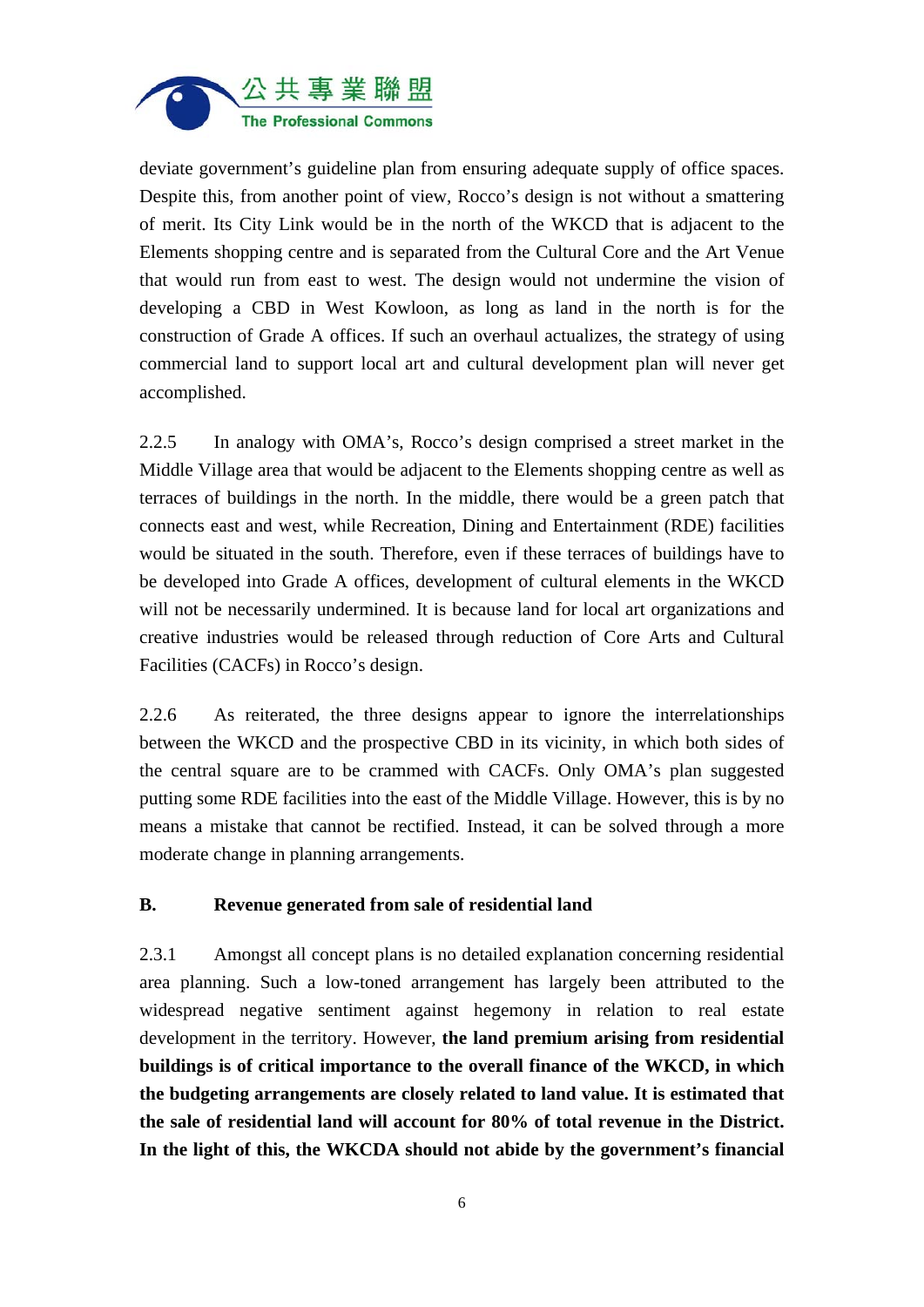

# **principle and should try very hard to eliminate the overriding and deterring effect of land sales over the development needs of the District.**

2.3.2 Amongst the three designs, Foster's adopted a vertical mixed-mode to make composite of commercial, residential, art and culture activities within the same architecture. But such a move will definitely incur great complexities in ownership, sales arrangement and property management. It will eventually reduce the possibility of luxury flats that would cause adverse effect on property prices and land premium accordingly.

2.3.3 Rocco's proposal clearly indicated where standalone residential buildings and buildings in residential areas should have been situated. In this regard, OMA's proposal is rather vague, in which 11 square-shaped buildings situated in the waterfront area in the north of the Theatre Village can easily be converted into residential uses. Point in common concerning the two concept plans is that the layout of the residential area can clearly be separated from other functional zones, therefore facilitating the management and sales in a more effective manner. It is believed that the idea will be more acceptable to the WKCDA.

2.3.4 It was suggested in OMA's plan that 2% of residential GFA would be reduced, which had been within the permitted range. In fact, it is only stipulated in the relevant regulations that residential GFA must be within the upper boundary of 20% of the total GFA.

2.3.5 It had been unanimous amongst the three design teams that at least a quarter of GFA were allocated to the construction of affordable housing that entertains the needs of the general public, as well as the needs of local art groups and creative workers. <sup>8</sup> The latter has been in line with ProCommons's view to have a curtailing of one third of residential GFA for local cultural and creative workers.<sup>9</sup> However, the proposal is considered unrealistic as it will inevitably reduce government's revenue from land sales, therefore suggesting its attitude of reluctance.

<sup>8</sup> 〈破豪宅框框 公共專業聯盟撐 OMA〉, *Ming Pao*, 21 November 2010, p. A4. 9

<sup>&</sup>lt;sup>9</sup> The Professional Commons, "West Kowloon for the People: Research Report on the West Kowloon Cultural District Development," December 2007, para. 3.3 and 3.4.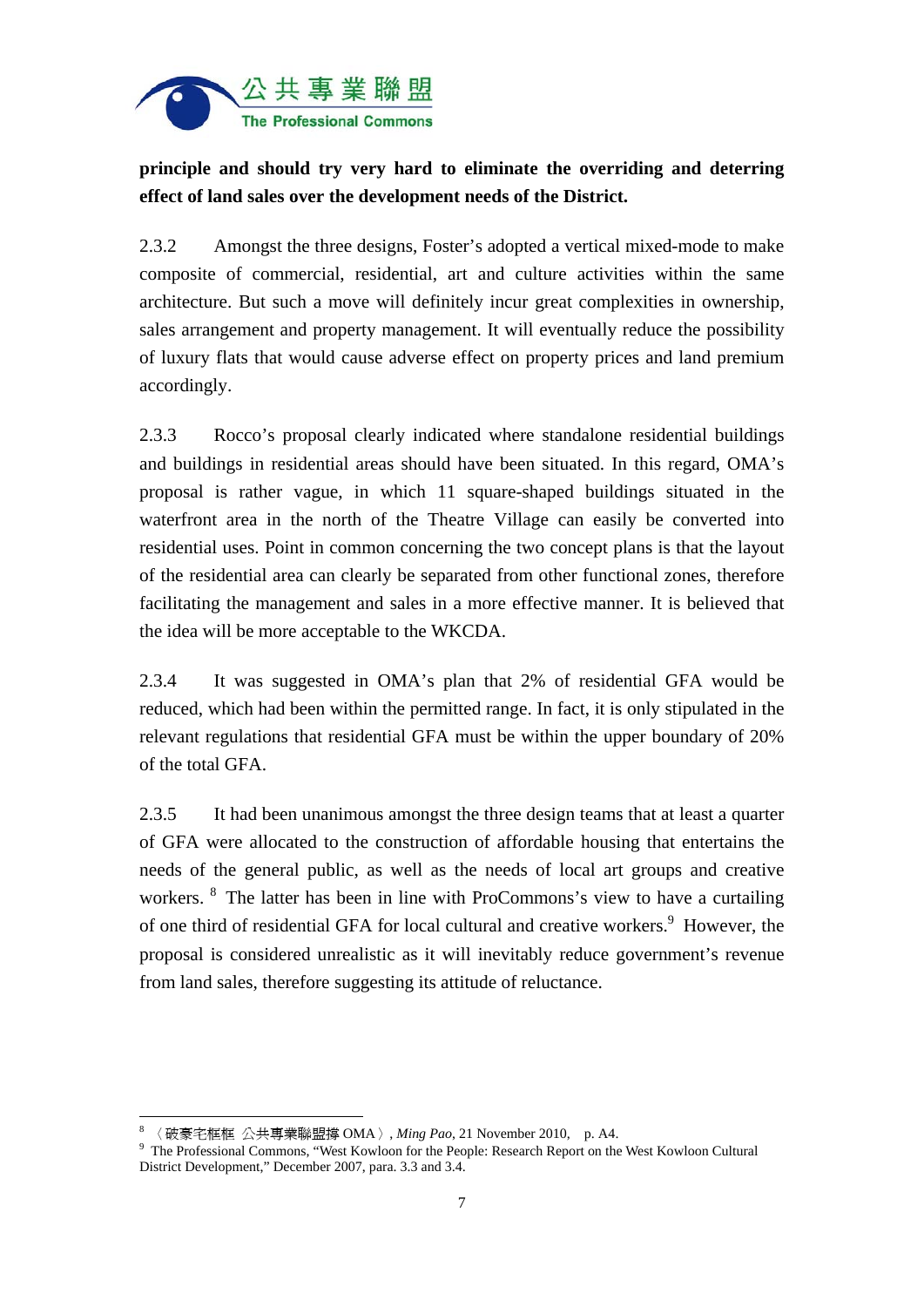

## **III. Our views**

3.1 Embodied as its outward vision, government's initial idea concerning the development of the District is to build clusters of world-class cultural venues for the sake of attracting visitors from the Mainland and abroad. In view of this, it was stressed in our research report in 2007 that people from all walks of life and those in local arts community were so eager that any future design should have given a higher priority to local interests, public enjoyment and interactive development between local culture and creative industries. As indicated by the three design plans, each of them seemed to be aware of the importance of these public concerns and aspirations. They were all vividly interpreted in their separate design.

## **A. Facilitating the development of local art and culture industries**

## **a. Adjustments in spatial layout**

3.2.1 In addition to CACFs as required, the three design teams also attempted to boost WKCD's vitality through injection of more local element, including a suggested increase in GFA to promote cultural and art education, to facilitate the exchange between arts and creative industries, and to provide them with facilities-in-residence. Simply put, these ideas **are in analogy with our "Creative Jam" idea. Generally speaking, all three concept plans share with our view to provide more spaces for art and creative workers, despite differing in approaches.10**

3.2.2 In terms of design criteria relative to the official design, OMA's plan is quite subversive in the sense that the original number of CACFs was considered too much according to their research result. Instead, it suggested a delete of one large, two medium, and one small sized performing venues, then the vacated GFA would be used as spaces for creative productions and education facilities. Another creative idea was to put M+ museum and the Visual Arts Village under the same building structure, upon which M+ museum was considered the backbone together with performing art of various scales and forms. Further, visual art workshops and facilities would also be housed in the same building including offices, schools, studios, hotels, homes and galleries to facilitate exchange and interactions.

<sup>10</sup> *ibid.*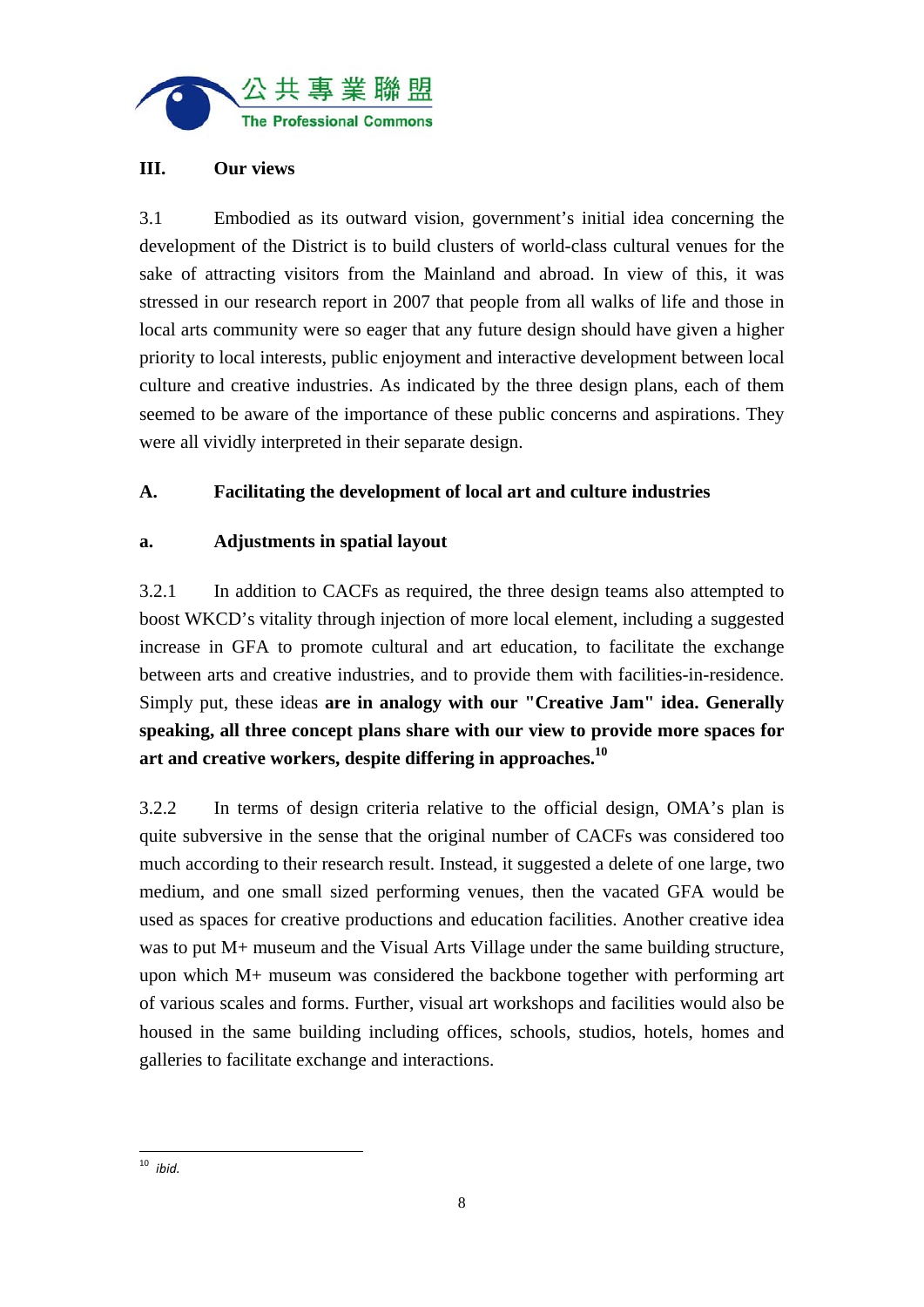

3.2.3 More importantly, OMA's in many ways has affirmed the status of local culture and, through special planning and design tools, enabled overall art and culture development at local level. OMA attached great importance to both cultural characteristics and vitality of urban Kowloon, emphasizing the need to retain its local style rather than blindly adhering to the dogma of redevelopment and beautification. In addition to putting the M+ visual arts village into a location where old Kowloon is nearby, OMA's proposal had an initiative to blend galleries, art workshops, rehearse spaces for theatrical performances into the existing neighboring streetscape in a hope to devise a multiple of "satellite art stations" in the periphery of the District. The setting up of the Premiere Theatre was not only an affirmation of Hong Kong film industry but also an encouragement to the development of local creative industries. Also, audience education and its facilitation was what OMA had attached great importance to, in which open backstage as a concept was adopted in the Theatre Village in the West. Through the concept, members of the public might be enchanted or enlightened through their direct observation on art productions and creations.

3.2.4 Foster's plan made a major adjustment of GFA allocation through reducing scale involved in CACFs, hotels and utility facilities equivalent to a total of 17,000 square meters, 3% of GFA. These vacated GFA, coupled with another 2% from OACFs, would be allocated for educational purposes. More importantly, it stressed a further strengthening of interaction between art and creative industries, in which both residential and commercial functions would be arranged in the same building structure. By combining both working and living spaces for art and creative workers, the design would help break spatial partition to facilitate interaction, which is indeed avant-garde. Also, to facilitate development of local art and creative industries, office spaces within the White Cubes/Black Boxes would be rented to local performing art and creative workers at affordable prices.

3.2.5 It was suggested in Rocco's plan that 70% of office spaces situated in the City Link, approximately 7000 square meters, would be zoned as "workspace" for the use of cultural and creative productions, so as to provide local artists and creative industries with substantial work spaces. Meanwhile, substantial amount of space will be allocated for educational and training purposes so that a cultural ecology that facilitates industrialization could be established. In addition, a quarter of residential GFA would be designated as "affordable housing" for local cultural and art workers. Regarding hotels, there would be similar arrangements including construction of two hotels of relatively small scale, in which the three or four star one was suggested for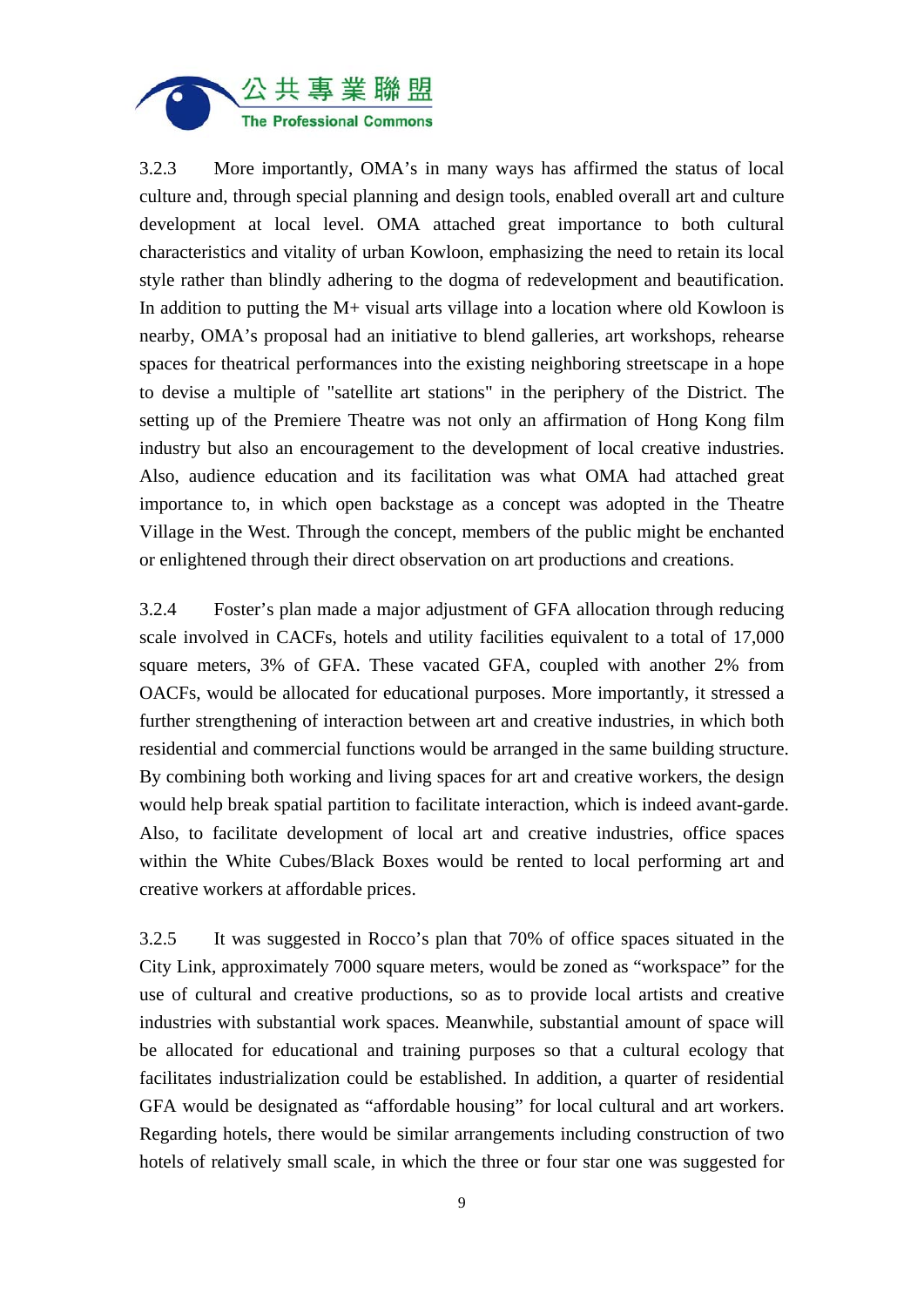

exchange purpose between local and overseas artists. It was believed in Rocco's design that artists and creative workers in-residence could play the role as "seed residents" that might bring effect of synergy into play, therefore providing a favourable condition for developing WKCD into a regional art and cultural hub.

#### **b. More space for outdoor performances**

3.2.6 **It is suggested that the WKCD should have a wide appeal by establishing an atmosphere drizzling with vitality and joy. Besides local elements of considerable proportion, it would be of utmost importance to provide a diverse array of performances as well as to create a pleasant environment where people can be immersed as their profound experience. To this end, it is also crucial to have a flexible arrangement of outdoor performance venues in the**  WKCD. Foster's and OMA's are similar in terms of arrangement of performing spaces that would provide patches of various sizes for outdoor performance, including forecourt of clutters teeming with cultural facilities and open spaces between architectures. It was further suggested that land carrying no designated function should be used as free temporary performance venues. As emphasized by OMA's design, with endeavors to provide diversity of activities within the District and to achieve public sharing, it would help change visitors' role from a mere passive consumer into an active participant. Despite so, reference materials are so general that further comparisons are so difficult to be made.

3.2.7 Comparatively, Rocco's design is rather stick-to-the-rule, only a number of outdoor performing venues including the Xiqu Square, the Music Forecourt and the Banyan Forum were marked in the plan, giving general public an impression that it is a mere relocation of indoor grand performances from CACFs to outdoors. It is expected that the effect of the arrangement on drawing public close to culture will be very limited. It was also suggested in Rocco's plan that, in formulating development plans, there was no need in designating the usage of every single piece of land in a bid to create room for temporary performing and exhibition purposes. Despite so, without adequate data support, it is difficult for us to have a tenable justification concerning the above proposition, not to mention rooms for further imagination.

3.2.8 It has been agreed by many local artists and members of the public that not only should the WKCD attract audiences all over the world, it should also be in a mission to enhance local arts and culture, making them more suitable for mass consumption. In the light of this, **more favourable conditions should be created to**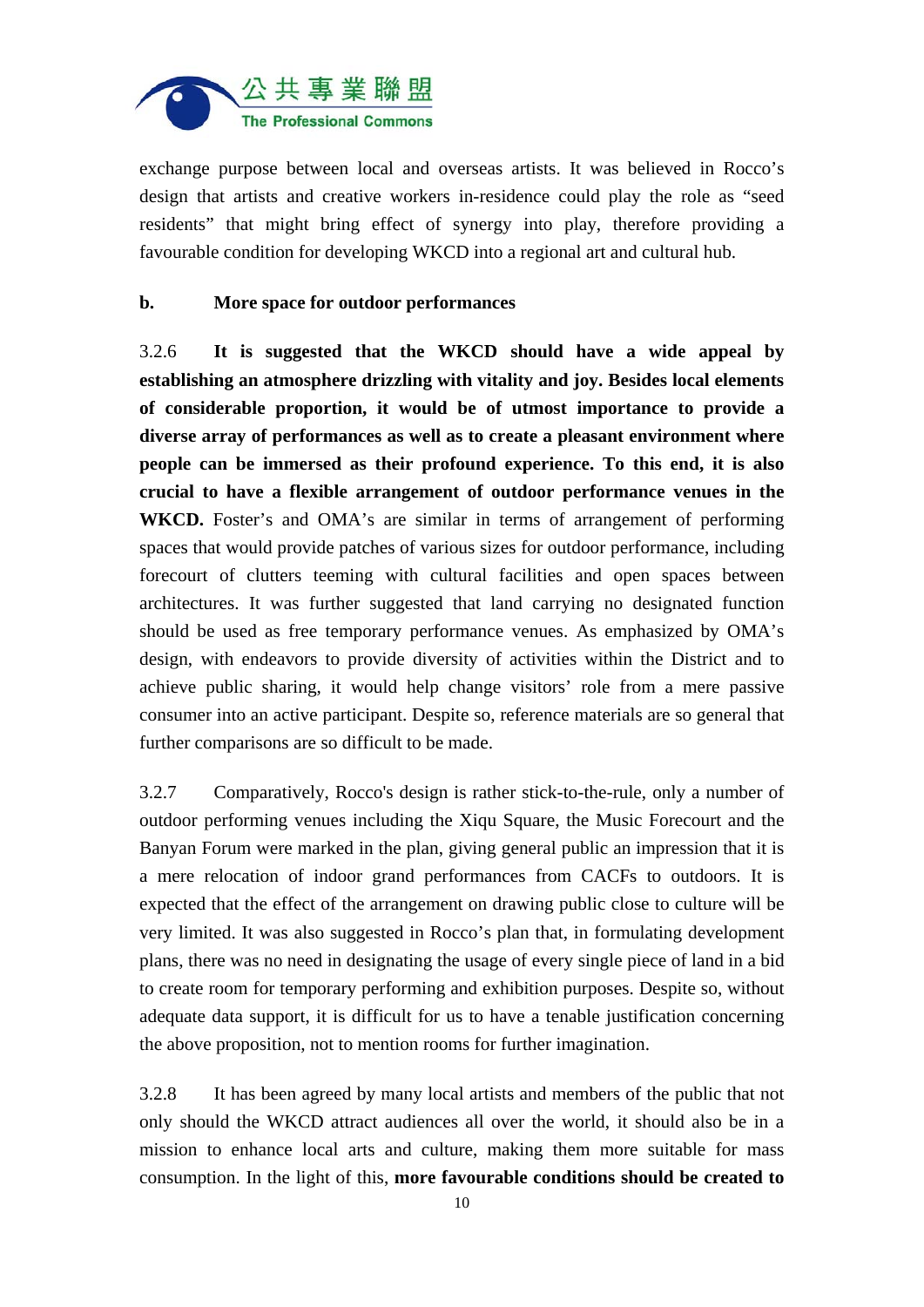

**let local arts and culture nourish on WKCD's soil, apart from construction of architectures of a mere grandeur. The future WKCD should also play a role of utmost importance to facilitate the interaction of art and culture between West Kowloon and other regions, therefore enhancing the cultural literacy of the general public.** 

#### **c. Relocation of the Fire Services Complex to spare more space**

3.2.9 It should be highlighted that spaces reserved for the use of local culture and art groups are severely inadequate, in which only 15,000 square meters of land will be for the use of other art and culture facilities, totaling only 2% of GFA of the entire District. Even worse, these scarce GFA will be reserved for the use of major local art organizations, suggesting small-scale art groups and creative industries will not be able to share. In the light of this, **we proposed in our research report in 2007 that the originally proposed fire services complex situated at Canton Road should be moved elsewhere to free GFA of more than 10,000 square meters for the creation of a "Creative Jam" designed for the use of local arts groups of small and medium scale.**<sup>11</sup> As an instant effect, a multiple expansion of land supply for the use of other art and culture facilities is expected by the implementation of the proposed measure, despite government and WKCDA's ignorance.

3.2.10 The ProCommons is still of the view that the above proposal has provided an excellent option, particularly under the circumstance that the Government is unwilling to reduce the commercial and residential GFA. After further studies, we **propose to reduce the size of the King George V Memorial Park nearby to free up land for possible relocation of the Fire Services Complex.** The option has been suggested for two reasons: first, there would be within a walking distance of a few hundreds of meters between the Park and the old fire services complex as well as a convenient access to Canton Road. Second, it is expected that green areas and public spaces of at least 23 hectares will be provided by the WKCD for the uses of residents in neighboring regions like Tsim Sha Tsui and Jordan. Thus, frequent visitors of the King George V Memorial Park will significantly reduce in number. Against this background, the proposal has tried to strike a proper balance in overall interests of the community at large, while not detrimental to the interests of local residents.

<sup>&</sup>lt;sup>11</sup> The Professional Commons, "West Kowloon for the People: Research Report on the West Kowloon Cultural District Development," December 2007, para. 3.3 and 3.5.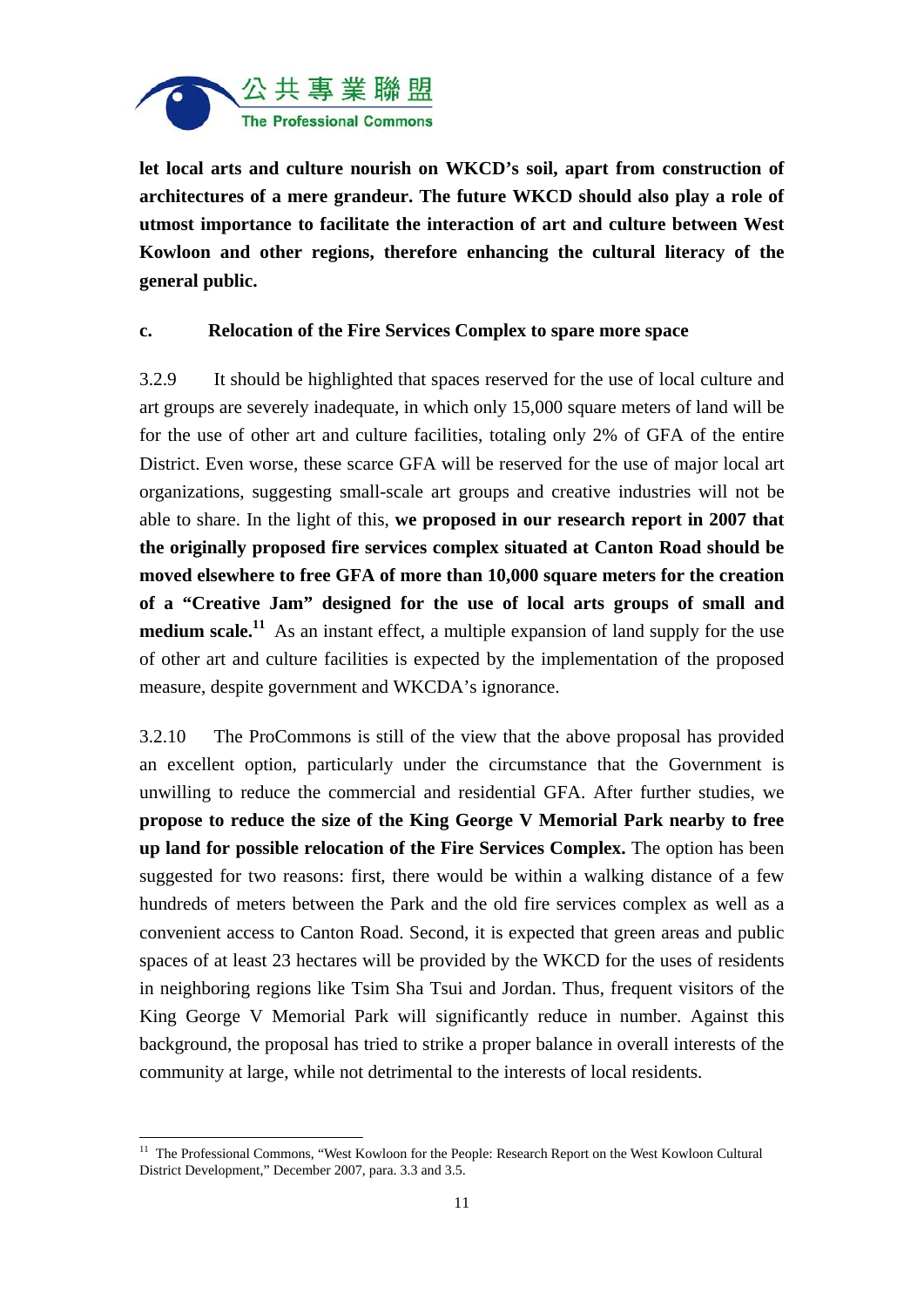

## **B. Park design**

3.3.1 Parks under OMA's design would be luxuriant in content where people would be allowed to carry out wide range of activities. This is indeed a direct challenge against the current stringent management policies from the Leisure and Cultural Services Department (hereafter the LCSD). Under the regulation of the "Pleasure Grounds Regulation", all on-grass ball game playing, kite flying, even a mere lie-down are not allowed in public parks. Given that LCSD is not responsible for the management of parks within the premises of WKCD, WKCDA is advised to adopt a more liberal policy so that members of the public can enjoy the park in a more relaxing and casual if not offhand way.

3.3.2 In addition, the criss-cross pattern of the park under OMA's design would be partitioned for different types of landscapes, including themed gardens, ponds, grasslands, wetlands and even community farmland with various kinds of vegetations. Such diversity of natural and rural landscape might satiate visitors with enchantment.

3.3.3 One of the most stunning features of Foster's concept plan is a city park of 19 hectares in area. A large patch of green space along the waterfront is especially compelling. As a highly developed economic entity, it should be beyond any doubt that substantial urban public space is far from adequate in Hong Kong, especially a big park in the heart of the city that, as an open space, facilitates a direct contact with the nature. Also, the Foster's plan reminds instrumentally-minded Hong Kong people of the relationship between the mankind and the nature and suggests the former ways to get along with the latter. The proposed park that plays the function of "urban lung", would be covered with over 5,000 trees. As far as we are concerned, not only does Foster's concept highlight the importance to provide urban areas with better air quality, it also suggests that parks should not be made too artificial to be concrete-covered. As Foster's deliberate arrangement, no specific activities would be arranged in the park to create ample rooms for imagination.

3.3.4 One of the most prominent features in Rocco's plan is its introduction of roof-top gardens. Over 40% of all construction sites would be built into green terraces or roof-top gardens in the future.

3.3.5 It must be noted that there has been a high degree of uncertainty concerning the size of the future West Kowloon Park. **According to the design standard, at least 15 hectares of but not all on-ground public space is required to be allocated**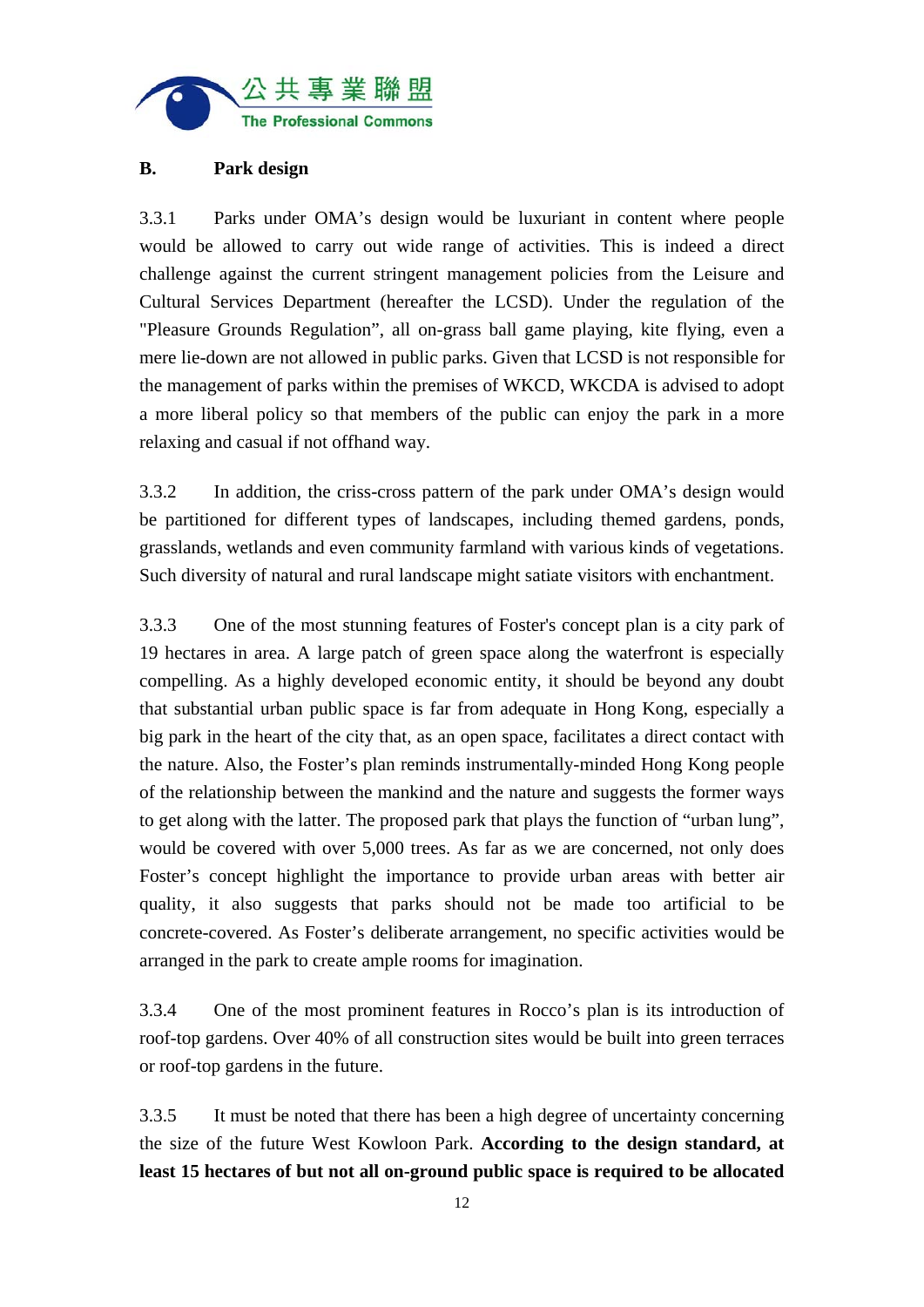

**for park building. Further, the provision of a waterfront promenade no less than 20 meters of width would take up as many as four hectares of land, not to mention the extra for cycle-paths running through the whole District.** Hence, **the West Kowloon Park is not as big as one might imagine.** Notwithstanding 19 hectares in size, the West Kowloon Park would at most be of the same scale as the Victoria Park. Therefore, when **formulating detailed design of the park, it is advisable to strike a balance between Foster's and OMA's plan. As a rule of thumb, neither would it be monotonous, nor would it be crammed with facilities and features of excessive amount.**

#### **C. Linkage with the Harbour**

3.4.1 The Victoria Harbour has been of special significance to local citizens as well as overseas visitors. Hence, for the sake of returning the Harbour to the people, it is recommended that the WKCDA should take reference to the "Harbour Planning Guidelines" in the formulation of the concept plan.<sup>12</sup> Having considered harbour as one of the design parameters in tender specification, the three concept plans tried to show the beauty of the harbour in their own ways but shared the view of establishing a waterfront promenade.

#### **a. Enjoying the Harbour**

 $\overline{a}$ 

3.4.2 Comparatively, Rocco's design is good in the sense that it tried to combine performing art with the Victoria Harbour by proposing a number of art pontoons to bring cultural art performances to the sea. Also, as suggested by their design consultants, these floating arts pontoons could be dragged to different part of the harbour, therefore facilitating the promotion of the WKCD as a brand as well as cultural exchanges between the District and regions in its vicinity. As a covered outdoor theatre, the Banyan Forum would be situated next to the park, where visual art programmes are provided through a giant water curtain as a projection screen after nightfall, with the Harbour as the backdrop. The coastal Green Terrain is so spacious that people would be able to enjoy the harbor view on the green slope thereupon. It is proposed as another feature that the Harbour Pool could make people feel as if they were swimming in the Harbour. North of the City-Belt is to be teeming with

<sup>&</sup>lt;sup>12</sup> The Professional Commons, "West Kowloon for the People: Research Report on the West Kowloon Cultural District Development," December 2007, para. 2.3 and 2.4.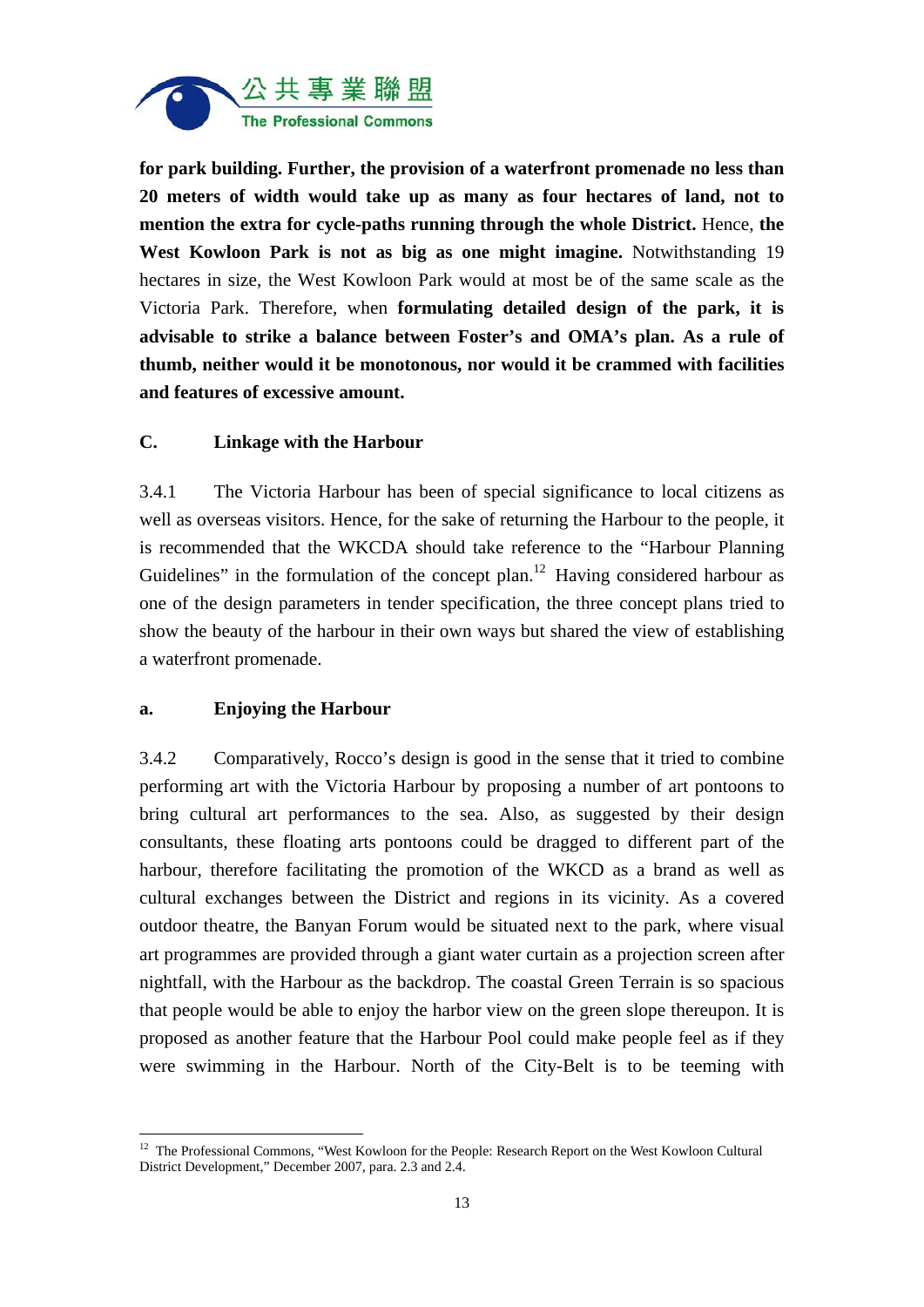

commercial, residential and hotel buildings that are amongst all the tallest, whereas most of them facing the harbour.

3.4.3 OMA's suggested that, as situated in the western side of the waterfront, the Theatre Village was expected to bring more activities to the waterfront. The Middle Village concept is a suggested extension of Kowloon streetscape, where commercial facilities including retails, dining and entertainment facilities of relatively small scale, open markets and art galleries would be available. People would be able to reach the harbour-side park on foot after the Middle Village via Elements shopping centre and the future CBD nearby. Leveled patterned design of all architectures in the Middle Village, as well as large performance venues with Hong Kong Island and the Victoria Harbour as the backdrop would provide additional opportunities to appreciate the harbour-scene. Besides, the proposal of floating black box theaters and harbourside swimming are innovative and intriguing, as far as we are concerned.

3.4.4 The coastal green-belt in Foster's plan is composed of dense groves and a waterfront promenade that are expected to play the role of beautification, then improvement of harbour environment. However, the hotel with the shape of "liveable wall" situated near the entrance of the Western Harbour Tunnel appears to be the only building that can enjoy the unparallel harbour view in the District. Those buildings on eastern side would be high in density and might block views of each others, therefore reducing each other's chance to face the Victoria Harbour.

#### **b. Back-and-from the Harbour**

3.4.5 **The scenery of the Victoria Harbour is static and even monotonous if there is no vibrant activity therein. It could not revitalize the harbour by merely providing more venues that face it. As far as its historical role is concerned, one of the basic functions of the Victoria Harbour is to connect Hong Kong Island and Kowloon Peninsula.** Unfortunately, increasingly well-developed mass transit system in recent years has resulted in the decline of ferry services. In fact, whether to put in place ferry services has always been an area of study in the development plan of the WKCD. It is suggested that not only could ferry services bring about extra visitors to the District, they could also serve as an additional channel for traffic flow. As far as the future development of West Kowloon is concerned, the scope where ferries could serve should not be confined to the premises of the WKCD but also the new CBD nearby. In so doing, the connectivity could be enhanced by improving its networks with other areas in Kowloon and even New Territories. However, the three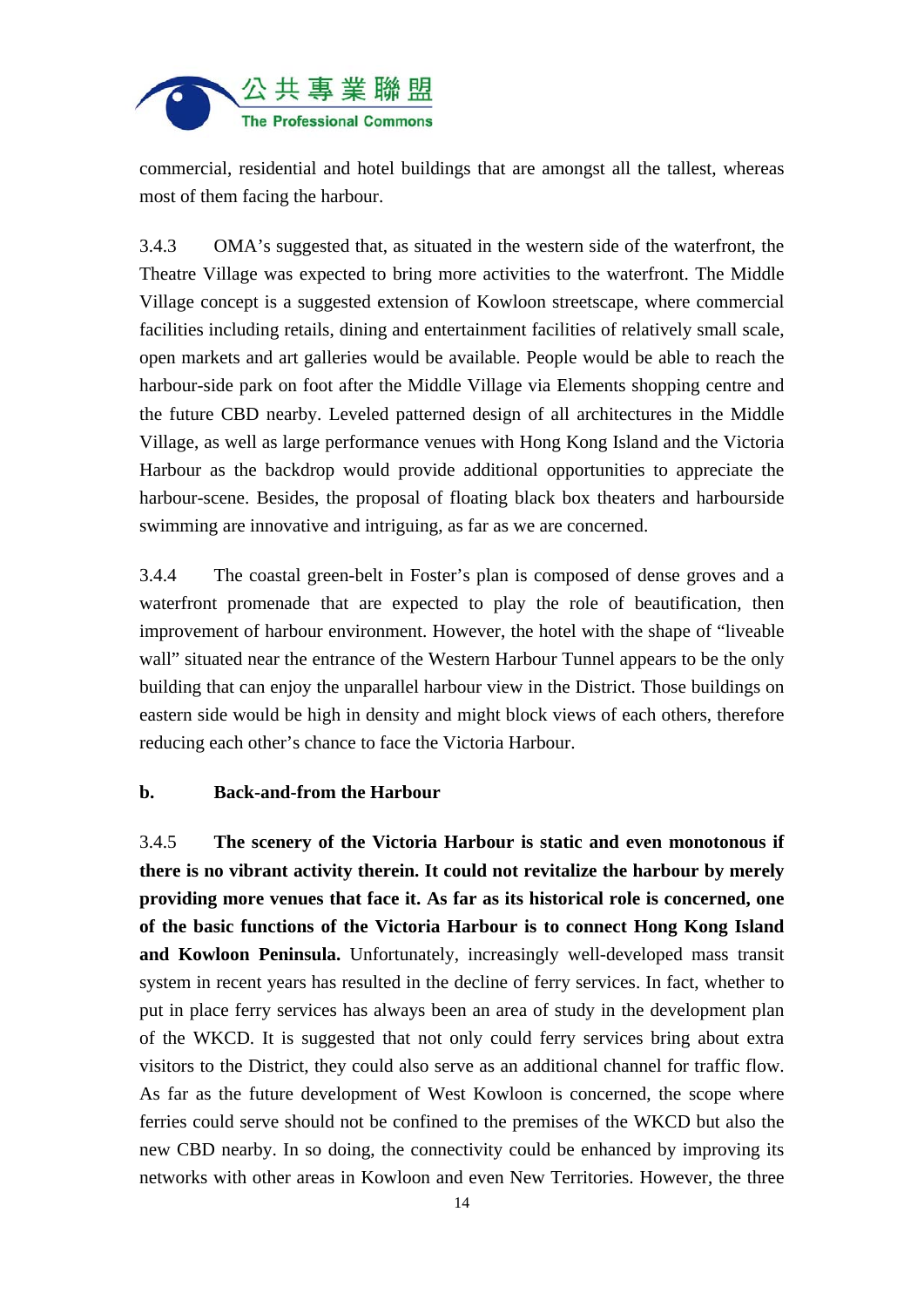

design teams have had their own interpretation of differing degree over this important factor.

3.4.6 Amongst three is Rocco's plan that suggested to put ferry pier at an important location in the middle part of the south-facing coastline where faces straight the Central Square. Visitors after landing would be able to head off to the ICC, commercial buildings on top of the XRL Terminus and even Tsim Sha Tsui or Jordan Road within a walking distance of 10 minutes. In addition to the future XRL Terminus, it is obvious that West Kowloon, as one of the most important transportation hubs, is expected to bring about considerable synergistic effect over the territory.

3.4.7 On the other hand, the suggested ferry pier, according to OMA's and Foster's plan, is to be located at a relative west position of the coastline that would face the ICC at its north, suggesting service targets would be those who take core art and culture performing venues as their destination. Foster's proposal also adopted ferry service, whilst OMA's preferred Water Taxis. Since irregular frequency and limited capacity of the latter, water taxis would not be very helpful in flow channeling of any kind.

3.4.8 **Ferry services between Central, Wan Chai and West Kowloon offer convenient means of transportation that help improve the connectivity of these three commercial centres, while bringing the Harbour with vitality. People hustling and bustling through the District will not only increase customer flow for the RDE facilities but also help enhance the public understanding on local arts and cultural facilities and programmes thereupon, therefore attracting more people to enjoy the District. It should also be highlighted that, despite strategic significance of the proposed ferry piers, they are auxiliary in the sense that, such element could be easily embedded in their respective plan with no significant difficulty.** 

## **D. Transportation Facilities**

3.5.1 As a newly-developed area situated at one side of the Peninsula, the WKCD will be isolated from the outside if accessibility, as an issue, is not properly dealt with. Despite the fact that all the three concepts attached great importance to transport planning, they were short of macroscopic considerations over this issue, then a failure to have formulated a transport master plan. Their design also ignored two important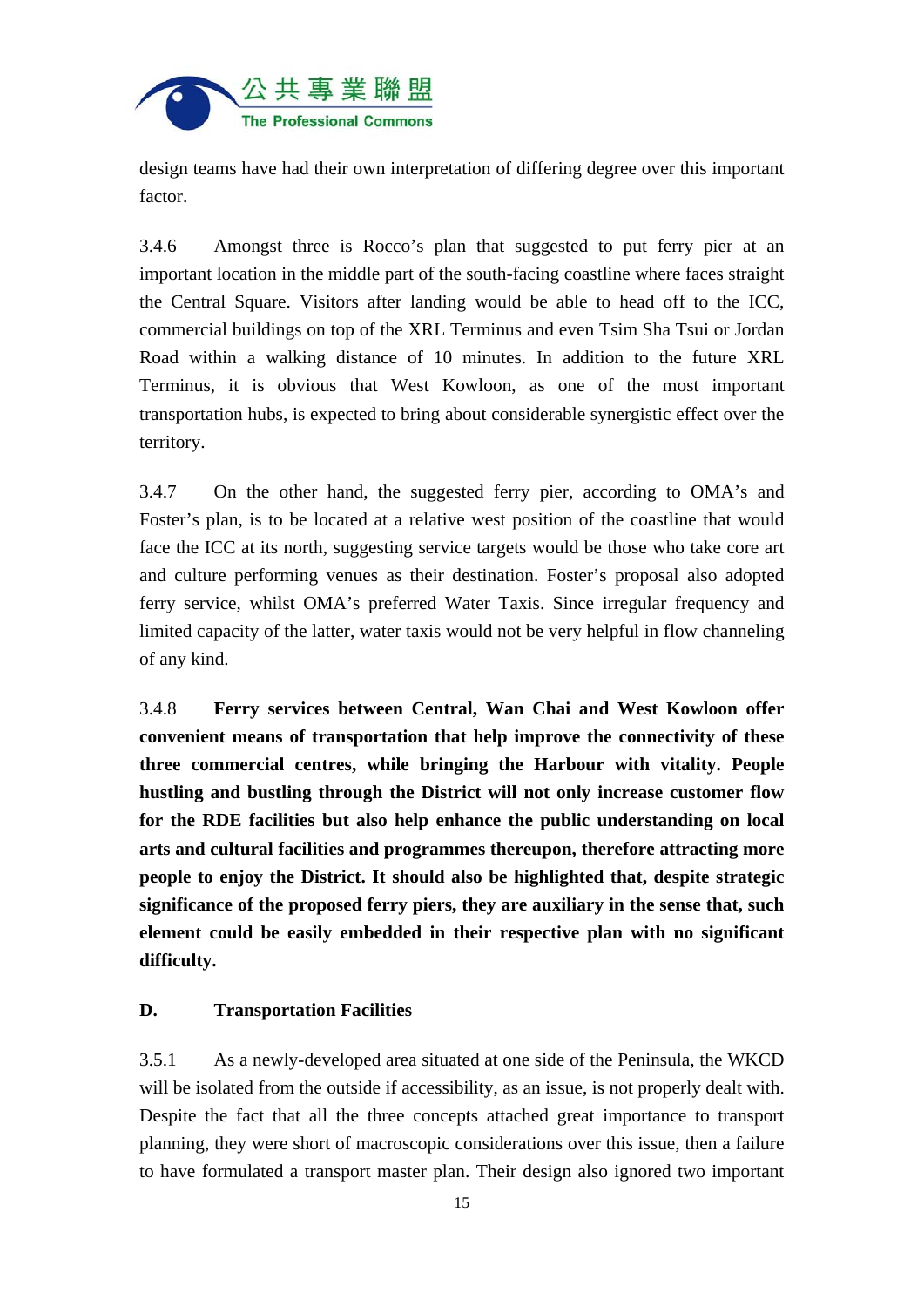

parameters, including the interrelationship between the WKCD and the future CBD nearby, as well as the potential of West Kowloon to become a regional transportation hub.

## **a. Transportation hub in West Kowloon**

3.5.2 To effectively manage the road conditions in the vicinity of the future XRL Terminus, the Government is committed to improving transport facilities in and out of the district, while the WKCDA is merely focusing on the traffic problems within. Both parties have neglected the potential of the WKCD in regional transport development.

3.5.3 At present, there are nine bus routes, five short-haul minibus routes toward different areas in Kowloon and New Territories together with a cross-border Express coach route connecting the Public Transport Interchange that is situated at the MTR Kowloon Station. When XRL Terminus comes into service, the transport feeder system in connection with both Kowloon and New Territories is expected to be further improved. In the future, West Kowloon will become one of the most important regional transportation hubs that comprises cross-border XRL, coach services, West Rail Line and Airport Express Line of the MTR, as well as numerous bus and public light bus routes that run between West Kowloon and other areas all over the territory. Given its heavy reliance on road transport as the key to future transport problem, the WKCD is prescribed to restrictively handle the inward and outward flow of people and traffic. Despite this, as an objective fact, the proposed ferry pier is to be built near the future transportation hub, which will bring advantage of sea transport into play. Such a move might reverse the fate of ferry service which has been shrinking under the fierce competition from mass transit system. As a convenient point to commute, passengers would be able to take ferries there to Central or Wan Chai, therefore alleviating the burden of on-road traffic.

3.5.4 As a measure to alleviate traffic congestion between the District and its vicinity, OMA's suggested the construction of a loop-shaped suspension bridge that connects Austin Road, Jordan Road and the Western Harbour Tunnel to reduce road bottlenecks on the one hand, and to provide extra road capacity for vehicles on the other. This proposal further indicates the inadequacy of traffic improvement works near the future XRL Terminus in coping with the anticipated traffic flow. Only a significant increase in road capacity might have the chance to accommodate the additional traffic.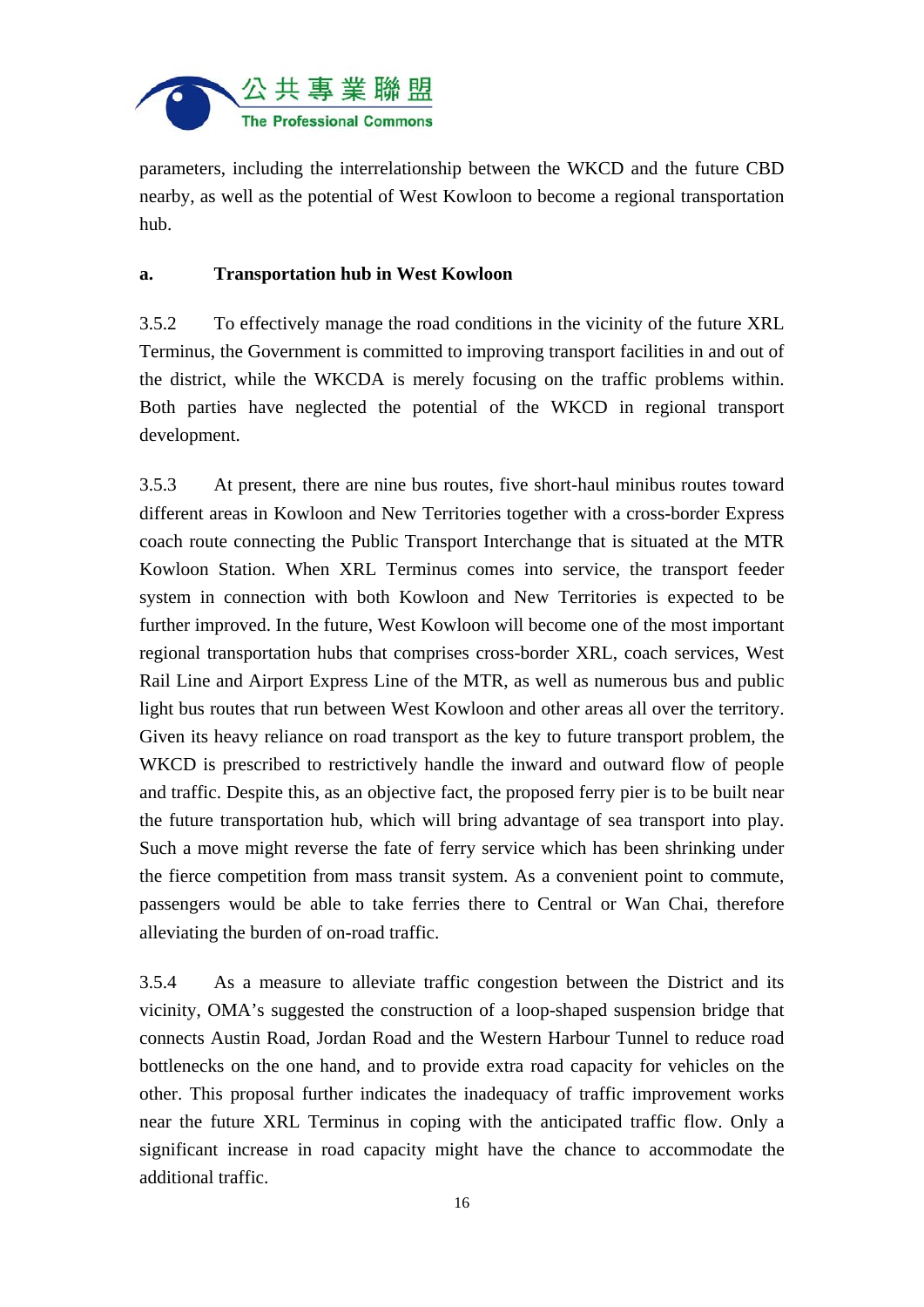

3.5.5 Foster's plan suggested transferring part of the road traffic underground, where a multi-lane trunk under the avenue would be constructed not only for inward and outward traffic but also for diversion of traffic flow. Rocco's also suggested an idea of underground traffic but of smaller scale, therefore not effective in providing extra road capacity. In fact, Rocco's plan attached greater importance to walking as a major mode of transportation within the District.

3.5.6 All the three concept plans suggested the underground arrangement of all parking spaces. More than 4,000 parking spaces would be provided according to Foster's and OMA's plans. Besides those for users of art and culture facilities, parking spaces of considerable proportion would be reserved for users of residential and office buildings. By contrast, it was suggested in Rocco's design that parking spaces could only be provided for those who work in the art and culture facilities concerned. No parking spaces would be reserved for audiences and visitors. As highlighted, the ProCommons is of the view that **there is no need to provide that many parking spaces, as far as the availability of excellent inbound and outbound transport are concerned. Instead, visitors and people who live and work in the district should be encouraged to use public transport. To this end, there should be a significant reduction in the number of parking spaces in the final planning. Such a measure should be taken in a bid to address the traffic congestion problems in West Kowloon in a more effective manner.** 

3.5.7 All three concept plans shared the view that mass transit system is the most important means of transport in and out of the District. Hence, a number of footbridges connecting the MTR Kowloon and Austin Stations, as well as pedestrian passages straight to the waterfront of the district from the future XRL Terminus were under their design. As far as the high demand on accessibility to the future CBD is concerned, it would be possible to install Automated People Mover for further improvement of pedestrian flow.

## **b. Transport arrangements within the WKCD**

3.5.8 Regarding transport arrangements within the District, OMA's emphasized the importance of pedestrian walking. It proposed to construct outdoor, indoor, and underground pedestrian passages. By doing so, less than 7-minute walk would be possible between any place in the District and transportation points nearby; at most nine minutes would be required to travel through east to west by using the proposed Automated People Mover. Alternatively, Rocco's proposed the introduction of trams,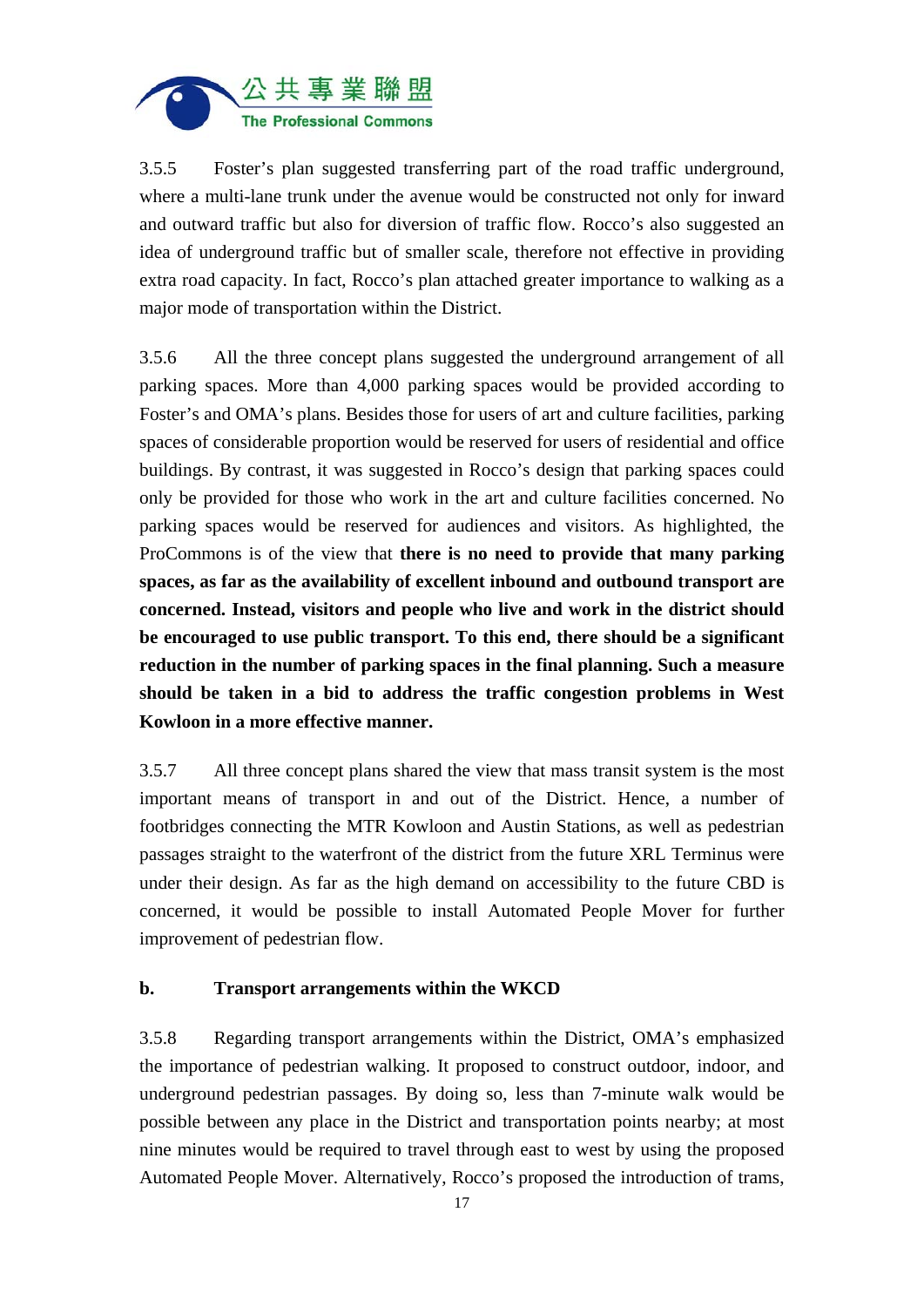

while Foster's introduced Skyrail, an elevated rail system. But these vehicles would only be allowed to run throughout the District. In this connection, we cast doubt on their ability to attract sufficient passenger numbers, therefore not necessarily cost effective. If they are extended outside the District towards spots like Hong Kong Cultural Centre and the Star Ferry Pier in Tsim Sha Tsui, extra burdens on major trunks as Canton Road and Nathan Road are expected.

3.5.9 For the sake of cultural incubation through civic participation rather than a district for passive consumption, a transportation system of excessive convenience would probably stimulate "impulsive spending" that is rather not preferable. Thus, the multi-layered design involving heavy use of motors, as Foster's and ROCCO's do, would not only increase investment and operating cost but also adversely affect the cultural ambience of the District.

3.5.10 Despite the fact that cycle paths have been incorporated as one of the design components in all three concept plans, it was only restricted within the District without further extending them to its periphery. It is far from satisfactory when compared with our Cycling City concept that proposed a network of connections between old and newly developed areas.

## E. **Eco-friendly facilities**

3.6.1 As a new area still under planning, the overall design should incorporate the most advanced development mode of low carbon emissions through the introduction of the most stringent emission standards in building design, transport as well as overall urban planning. **Despite the fact that all three concept plans have had their selling points on emission reduction design, their effectiveness can only be assessed with extensive data analysis. Given limited information disclosure so far, only a few factors of consideration can be summarized as references.** 

3.6.2 **The WKCD has a great potential to be developed into a "low-carbon demonstration zone". The crux of the issue is whether there is a comprehensive reduction plan via holistic planning and mitigation measures on the one hand, and a proper emission reduction planning plus installation of facilities accordingly to change people's bad habits of resource wastage on the other.** As a goal, OMA's proposed a 20-year plan to reduce carbon emissions in the District to the half of Hong Kong overall level. According to OMA's plan, sea breeze would be used as a major source of ventilation to lower the temperature of the region under which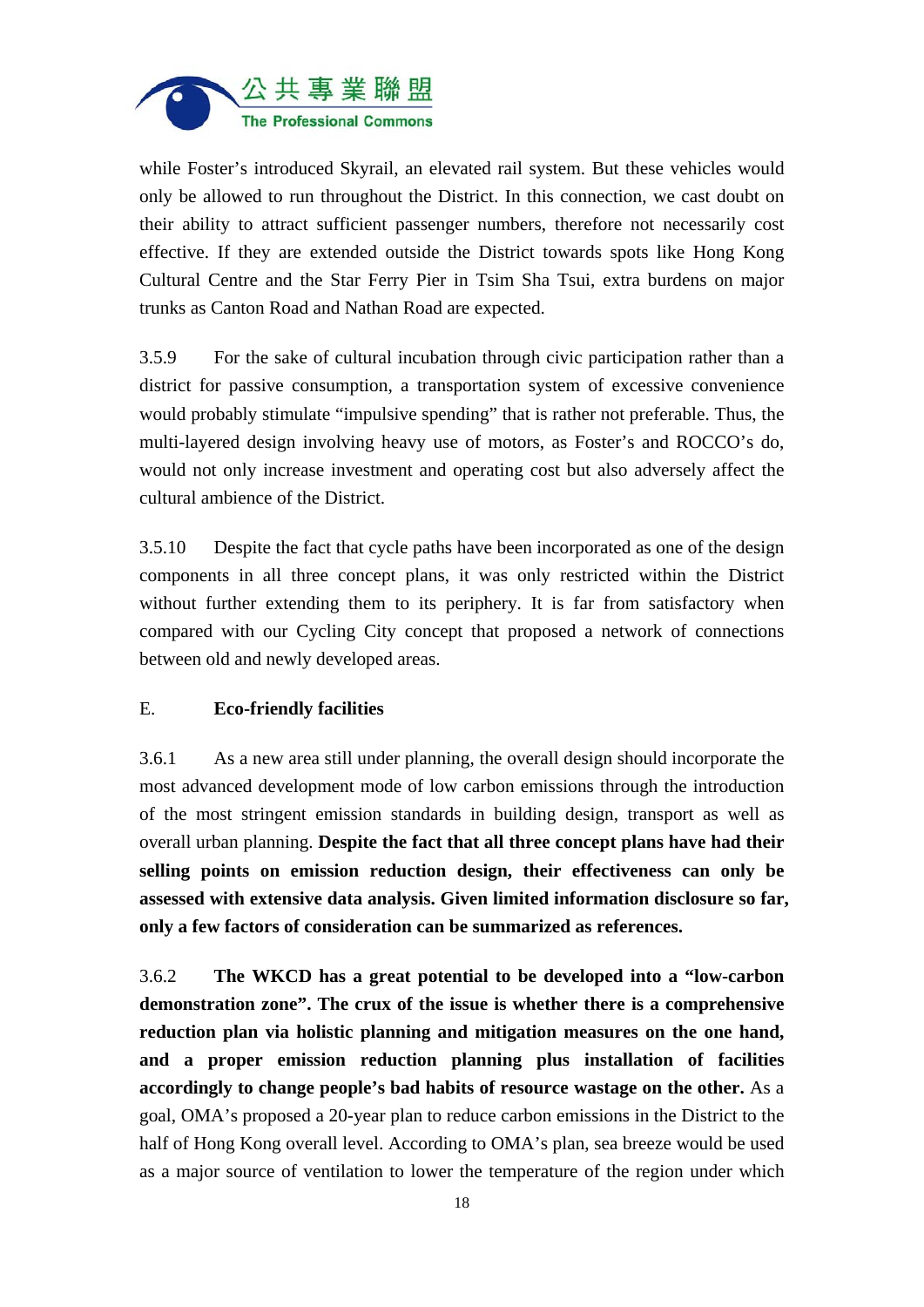

elaborate road width, building height and shape were expected to facilitate wind circulation. Similarly, blockage of sunlight would be possible via tree shades of extensive scale. All these constitute a unique cityscape, within which the temperature would be around 5 to 10 degrees below that in Yau Tsim Mong District, its neighborhood. Furthermore, given no public transport within the District, it would be helpful in shifting behaviors of the general public by encouraging them to walk in the long run.

3.6.3 One of the selling points of Foster's design is its goal towards a zero carbon city via waste recycling and the use of renewable energy. Specific measures include the construction of a state-of-the-art Energy Centre for organic waste treatment and power generation by using the gas released, whilst District Cooling System would be installed to further enhance energy efficiency, then reduction of carbon emission.

3.6.4 Nonetheless, **underground facilities of extensive scale are not in line with eco-friendly principles, as far as huge demand on ventilation is concerned.**  The underground trunk proposed by Foster's is expected to create a lot of emissions, therefore requiring a sizable air-conditioning system that might involve considerable energy consumption. Bio-fuel buses also create emissions of carbon dioxide and other toxic substances. In addition, the proposed three-storey underground car park provides far more parking spaces than the single-storey one suggested by Rocco's and OMA's.

3.6.5 Also, it should be highlighted that the effectiveness of eco-friendly design is also a major parameter other than the design itself. Regarding eco-friendly means of transport, Rocco's suggested tram; Foster's suggested Skyrail and bio-fuel buses, while Automated People Mover was introduced in OMA's plan. The anticipated source of passengers as a factor should be taken into serious consideration. It will also be a great wastage if there exists substantial amount of spare capacity.

#### **F. IT infrastructure**

3.7.1 Despite the fact that great emphasis is attached to hardware architecture in the design criteria, minimal concern has been received in the development of information and communications technology (hereafter ICT). Subsequently, ICT development as an issue has not been addressed by all three concept plans. Since CACFs of world-class standard are to be in place in all designs, sophisticated ICT system *in par* should be in place. More importantly, as a government's objective to develop Hong Kong into a "wireless city", **it is suggested that the WKCD should**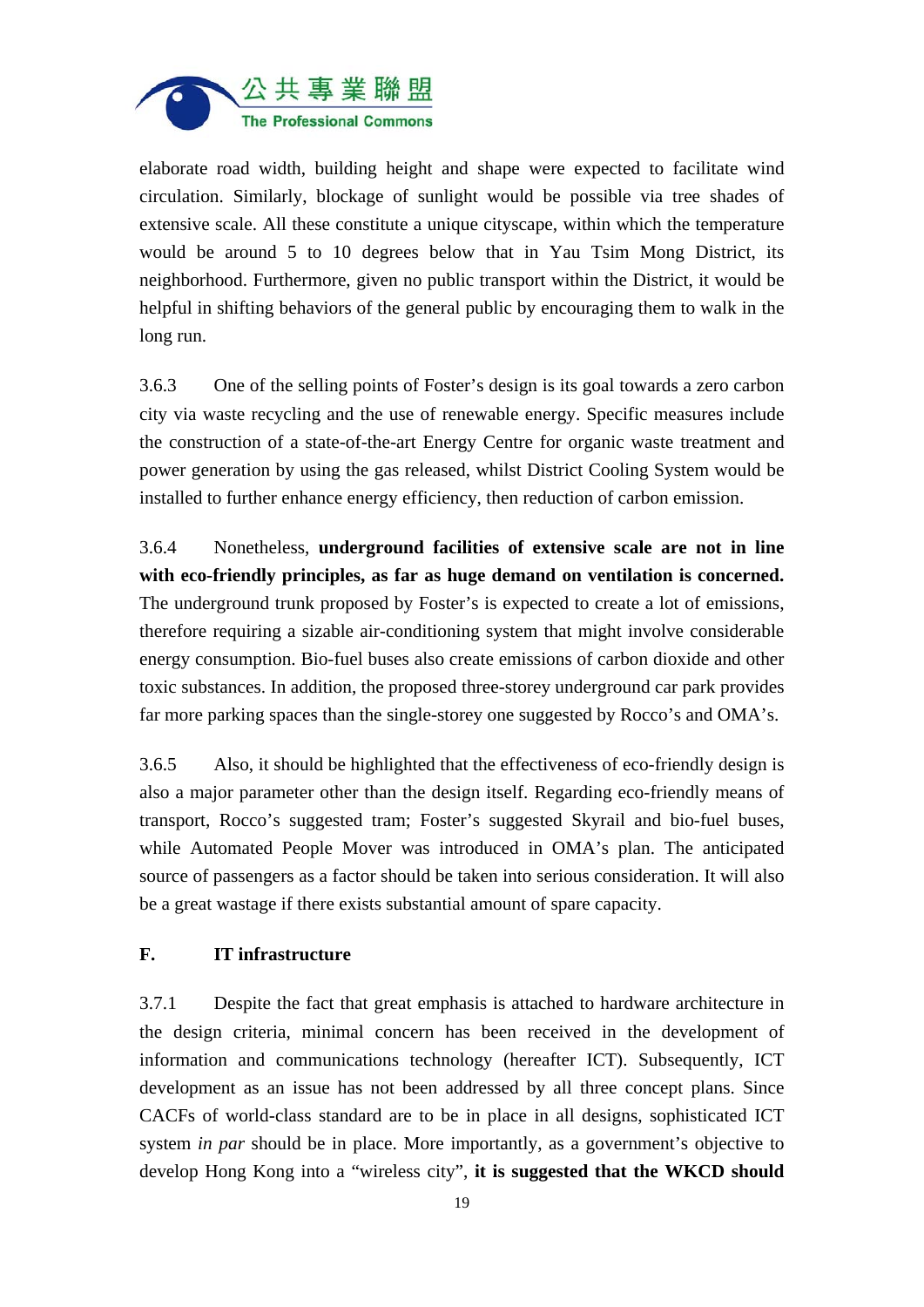

**become another "demonstration zone" in the development of ICT applications. Through incorporation of the most state-of-the-art ICT elements into the overall design, the WKCD could bring in new elements to facilitate interactions between art and creative industry development, as well as to provide users and visitors therein with exuberant digital life experiences.**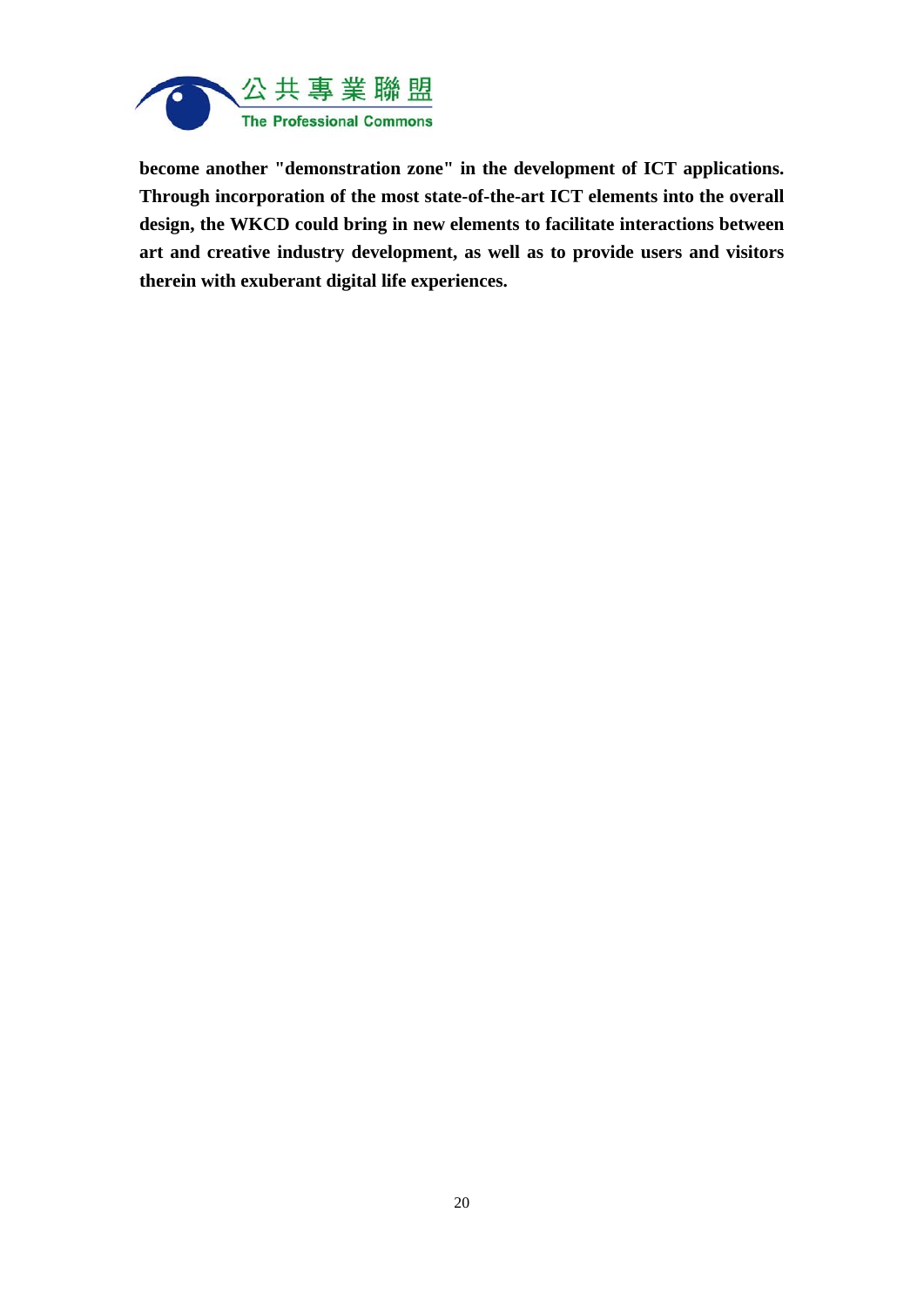

## **III. Conclusions**

4.1 As a matter of fact, Hong Kong people have been nauseated by hegemony of real estate development. Since the Government reiterated that the WKCD is not a real estate project, **the WKCDA should try to disentangle itself from constraints of real estate development, select a concept plan that genuinely serves the wellbeing of Hong Kong people, return the Harbour to the people for public enjoyment, and help promote the development of local culture and creative industries.**

4.2 Furthermore, **the ultimate goal of cultural development is to foster civic participation as well as to nurture the individuality and creativity of Hong Kong people. Hence, the design proposal that fulfills these objectives to the maximum degree would be the one that receives the most extensive support.**

**The Professional Commons 19 December 2010**